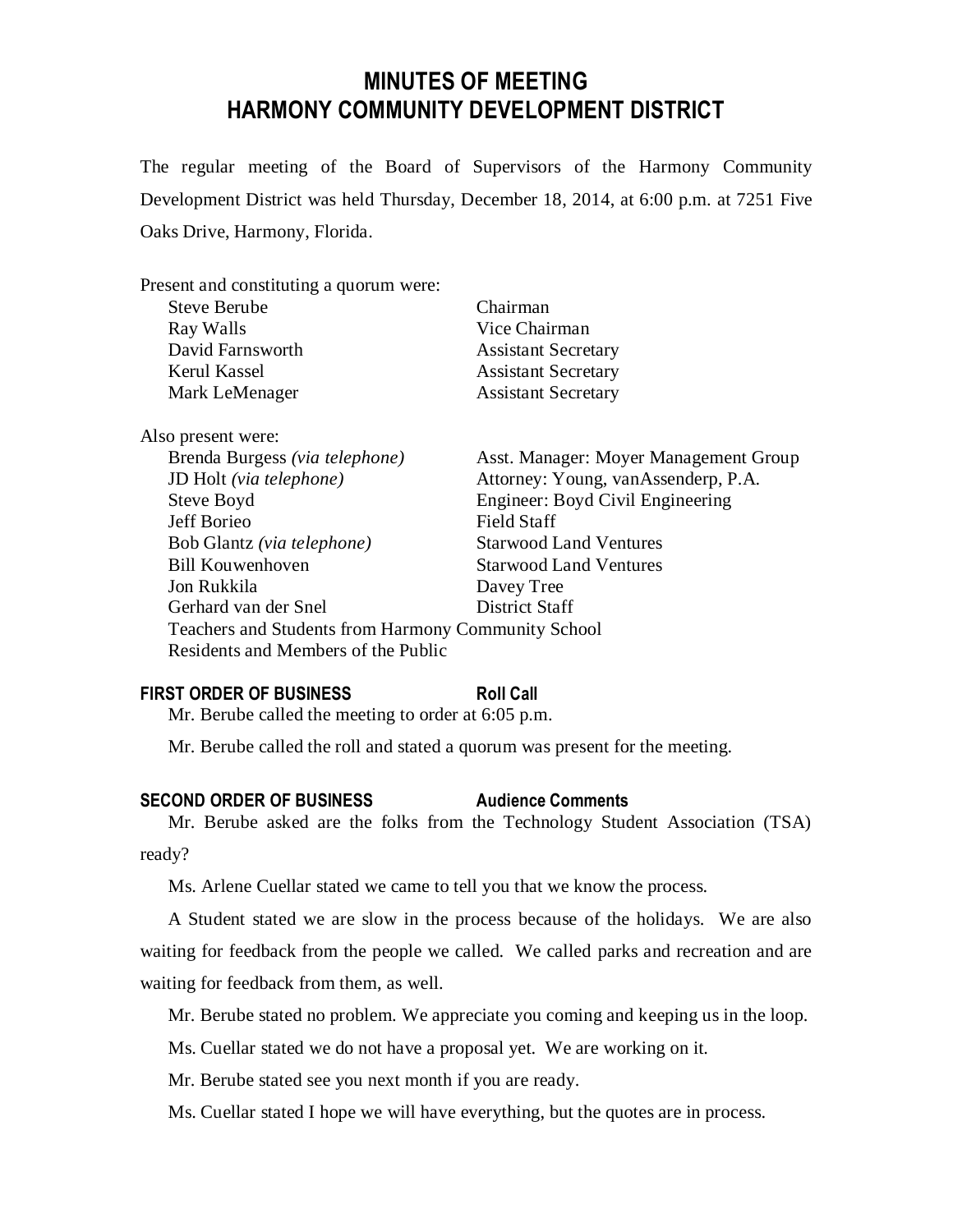Mr. Berube stated no rush. We understand that these things take time. At this time, I would like to introduce the newest member of the field services staff, Mr. Jeff Borieo. He joined us the day after Thanksgiving.

Mr. Borieo stated you will see me riding around.

Mr. Berube stated thank you for coming out and it is good to have you on board.

## **THIRD ORDER OF BUSINESS Approval of the Minutes of the November 20, 2014 Meeting**

Mr. Berube reviewed the minutes of the November 20, 2014, meeting, and requested any additions, corrections, notations, or deletions.

Ms. Kassel stated page 22, third line should read "How we got irrigation on CDD property that is run off a timer controlled by the school for water and electrician electricity is beyond me." Page 26, second paragraph should read "Mr. van der Snel stated we replaced a bench on the  $60\,20$ -foot pontoon. Last week when there was a heavy storm, the pontoons got damaged. The  $60$  20-foot pontoon snapped off the lines and got loose."

> On MOTION by Mr. Walls, seconded by Mr. LeMenager, with all in favor, unanimous approval was given to the minutes of the November 20, 2014, meeting, as amended.

## **FOURTH ORDER OF BUSINESS Subcontractor Reports**

### **A. Aquatic Weed Control**

## **i. Bio-Tech Consulting Monthly Highlight Report**

The monthly aquatic weed control highlight report is contained in the agenda package

and is available for public review in the District Office during normal business hours.

## **B. Landscaping**

## **i. Davey Tree Monthly Highlight Report**

The monthly landscape maintenance report is contained in the agenda package and is available for public review in the District Office during normal business hours.

Mr. Rukkila stated it is nice to see everyone and I appreciate the privilege and honor to come out and represent Davey Tree. We are on par with all of our regularly scheduled maintenance. One of the big ticket items that went over very well was the 7,200 square feet of sod that was approved, which addressed multiple areas. I was worried at first, but it went over with great success. The sod has since been established. Mr. van der Snel and I worked extremely closely on the project. There was a lot of legwork with regard to the irrigation to make that a success. Everything is thriving. It is exciting going forward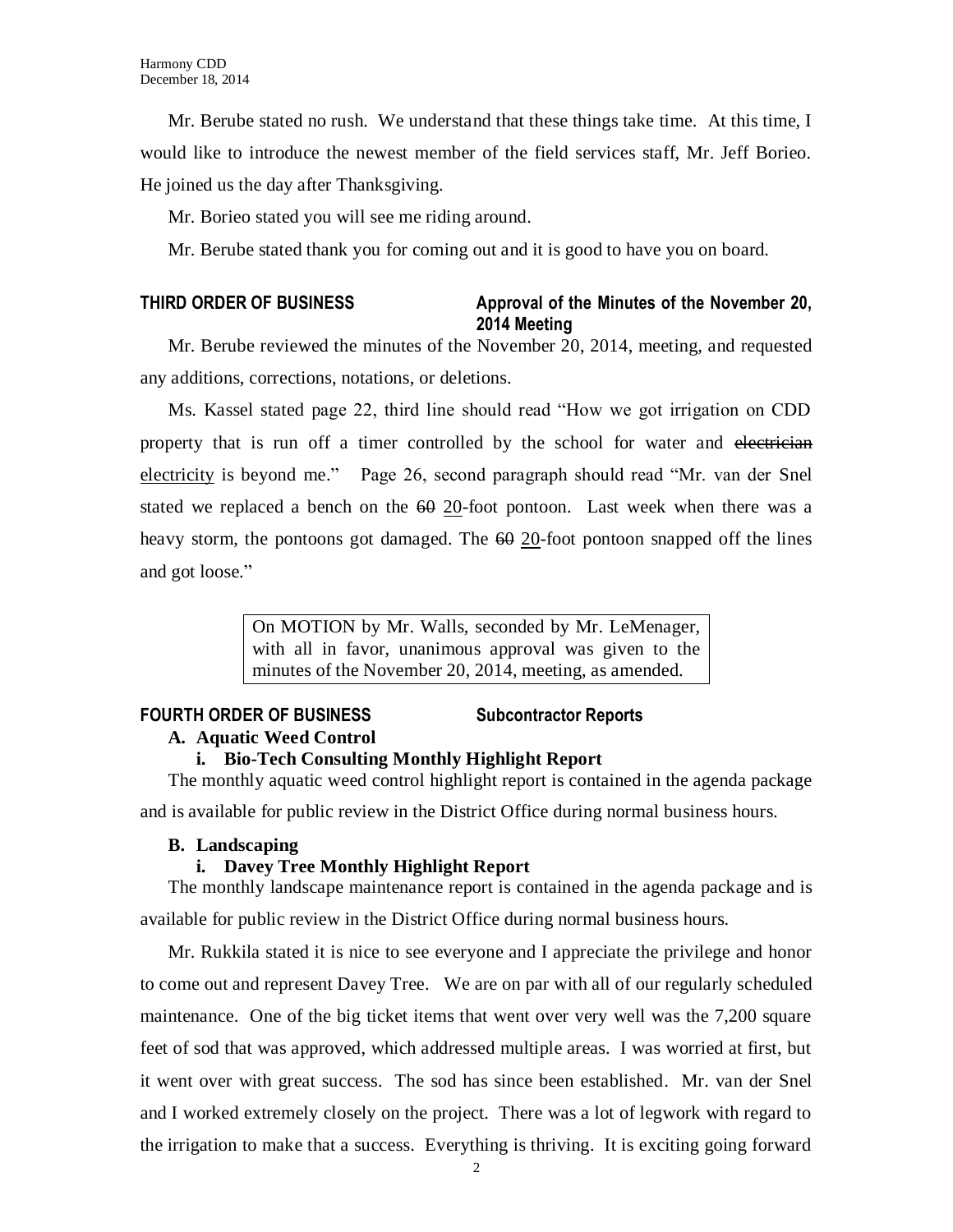if we tackle projects of that nature. Your dollars are going toward something good. Nothing is being wasted.

Mr. Berube stated as you know, there has been a struggle with the Maxicom system. I think you have seen the progress and the various things that we have uncovered. I am not hearing any negatives from anyone as they drive around town. I think we have the watering covered well right now. Are you satisfied?

Mr. Rukkila responded yes. Especially in the growing season during the hotter months, I ran around trying to hold things together. I am looking forward with a lot of good anticipation so I can focus my energies elsewhere. We are off to a good start. Directly related to irrigation was the success of the overseeding of the soccer field. First we put down a selective herbicide and dragged it and seeded it. Mr. van der Snel and I worked together to irrigate it. It came out nice.

Mr. Berube stated including having Maxicom running when it was raining three inches an hour.

Mr. Rukkila stated all of that water was a benefit.

Mr. Berube stated that has been fixed and it will not happen anymore.

Mr. Rukkila stated I know that the Board approved moving the live oak trees. They are down in the holding area. I worked closely with my guys to insure that it went over well. We did extensive root pruning. None of the trees showed shock. That is a promising sign. I do not think anything is slated in stone as far as a date in January. I think it is open. I will speak to Mr. Garth Rinard about that. It definitely will take place in January. The sap will actually start moving slower. The cold weather is a good time to do a project. We have some nice locations for the trees. I think that it is going to enhance the community even further. It is making good use of the trees. The only battle that I can think of is nature; ants have been troublesome. They sneaked up on me and we have responded. Mr. van der Snel tipped me off and there was another concern, which we reacted to. The deer have also been troublesome with regard to annuals. I made some adjustments and we did some replacements on our dime because I want to see this place shine, especially with the festival. There has been a lot of effort. I do not know if you have seen what is going on in and around Harmony Square. In my opinion, it looks good. I would like to hear your opinion and I am open to any questions.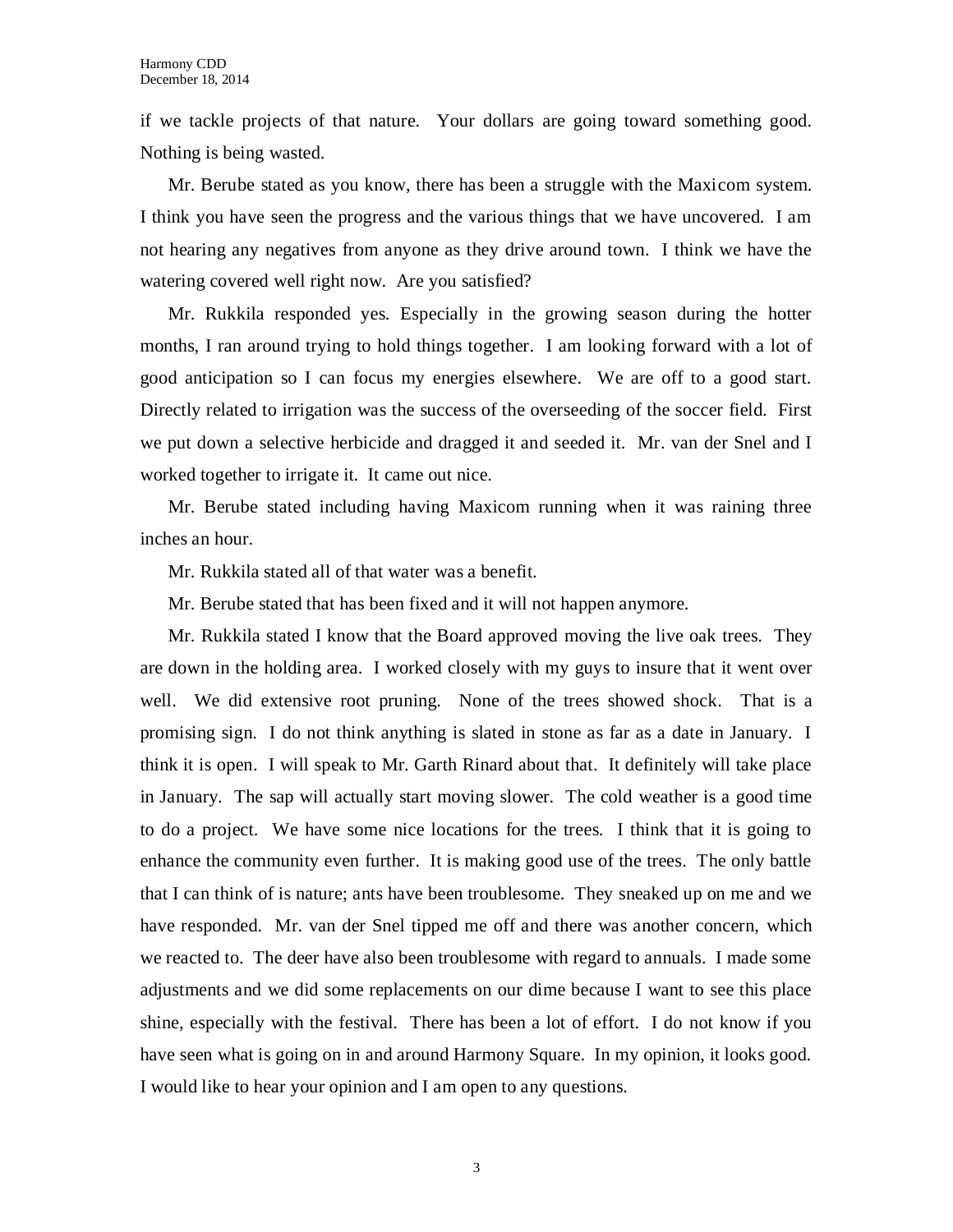Mr. Berube stated we have two proposals in front of us. One is for the replacement of a laurel oak in H-1, which first drowned and then succumbed to drought. I do not see any problem with Board approval for replacing a laurel oak in H-1.

Ms. Kassel stated a two-inch caliper tree costs \$527.

Mr. Rukkila stated they are closer to three inches.

Mr. Berube stated you are replacing them in place of the original tree with the same size. Correct?

Mr. Rukkila responded yes. The landscaping in that particular area has gone up and down. First they were flooded and I treated them two times with a fungicide. The overall look of H-1 is not what it should be. It is not anywhere close to the condition as we put it in, for example, the oaks in Drake. Then winter hit. It is a combination of being drowned and then going without water. Mr. van der Snel had me look at the material.

Mr. LeMenager asked are we talking about that small corner part at the entrance?

Mr. Rukkila responded yes.

Mr. LeMenager stated which is now partly behind a fence.

Mr. Rukkila stated there are a lot of trees in that one parcel.

Mr. LeMenager stated you are right; there are a lot of trees. Do we need one more?

Mr. Berube responded you have one existing that is now dead.

Mr. Rukkila stated it sits along the main roadway.

Ms. Kassel asked along Five Oaks?

Mr. Rukkila responded no. It is actually inside of that parcel. It is one of the main roads. Laurel oaks line that road. There would be a big gap.

Mr. Walls asked was the irrigation repaired?

Mr. Berube responded yes.

On MOTION by Mr. LeMenager, seconded by Mr. Walls, with all in favor, unanimous approval was given to the proposal from Davey Tree for the replacement of a laurel oak in neighborhood H-1 in the amount of \$527.46.

Mr. Berube stated the second proposal is more complicated. This is the Green neighborhood park, which gets an exceptional amount of traffic. Kids are there all the time and have literally worn out the grass.

Ms. Kassel asked why are we replacing it with the same material?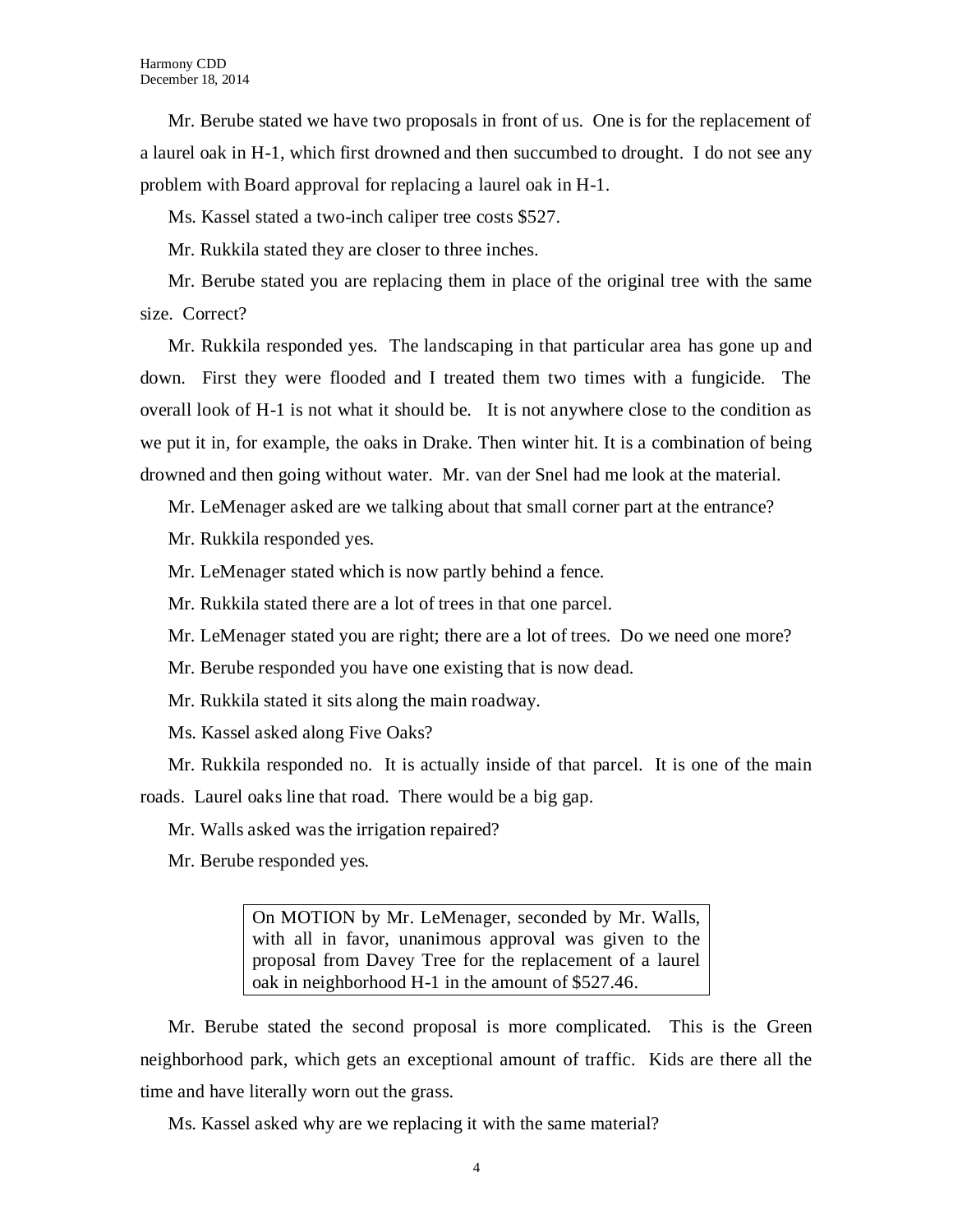Mr. Berube responded that is why we are discussing this.

Mr. LeMenager asked is this the triangular piece with a house in front of it?

Mr. Berube responded yes.

Mr. Walls stated it has a playground.

Mr. Berube stated the houses front right onto the park. That facility gets a lot of use by the kids. There are always kids playing and running. They have worn out the grass. It is on a weird grade. I appreciated receiving a proposal and the pricing is probably good, but the problem is going to be that we are putting down new sod and keeping everyone off it for two to three weeks while it settles, and the kids are going to wear it all out again. We will be doing the same thing and expecting a different result, but we will not get there. What do we do besides St. Augustine floratam sod that will put up with that kind of traffic?

Mr. Rukkila stated we had extensive conversations with Mr. van der Snel for the very same reason, knowing that it would be an ongoing issue. Mr. Rinard actually suggested looking at redoing the area and making a different use of it. Mr. van der Snel was of the opinion that the kids need somewhere to go.

Mr. Berube stated it is a park and it has to stay a park.

Mr. Rukkila stated there is no easy answer. If you go down the list of turfs that are available, they cannot sustain that kind of traffic. As a matter of fact, when we were there measuring, there was an older couple that lives nearby and she was very appreciative that I was there and we were doing something. She told me that on any given day, there are 70+ children that are trampling the grass in that park. There are some other options, but I think that they call for more maintenance and the price would not be what you are looking at.

Ms. Kassel asked what about astroturf? How durable is that kind of thing? In other words, if it lasts for a year or two and we are putting \$5,700 into it each time, how long is an artificial product going to last and look and cost comparatively?

Mr. Berube responded I think we know how it will look since there is some just outside of this building.

Ms. Kassel stated that does not receive the same amount of traffic.

Mr. Berube stated what we do not know is the wear factor. It just goes down over the soft dirt and does not have to be rolled.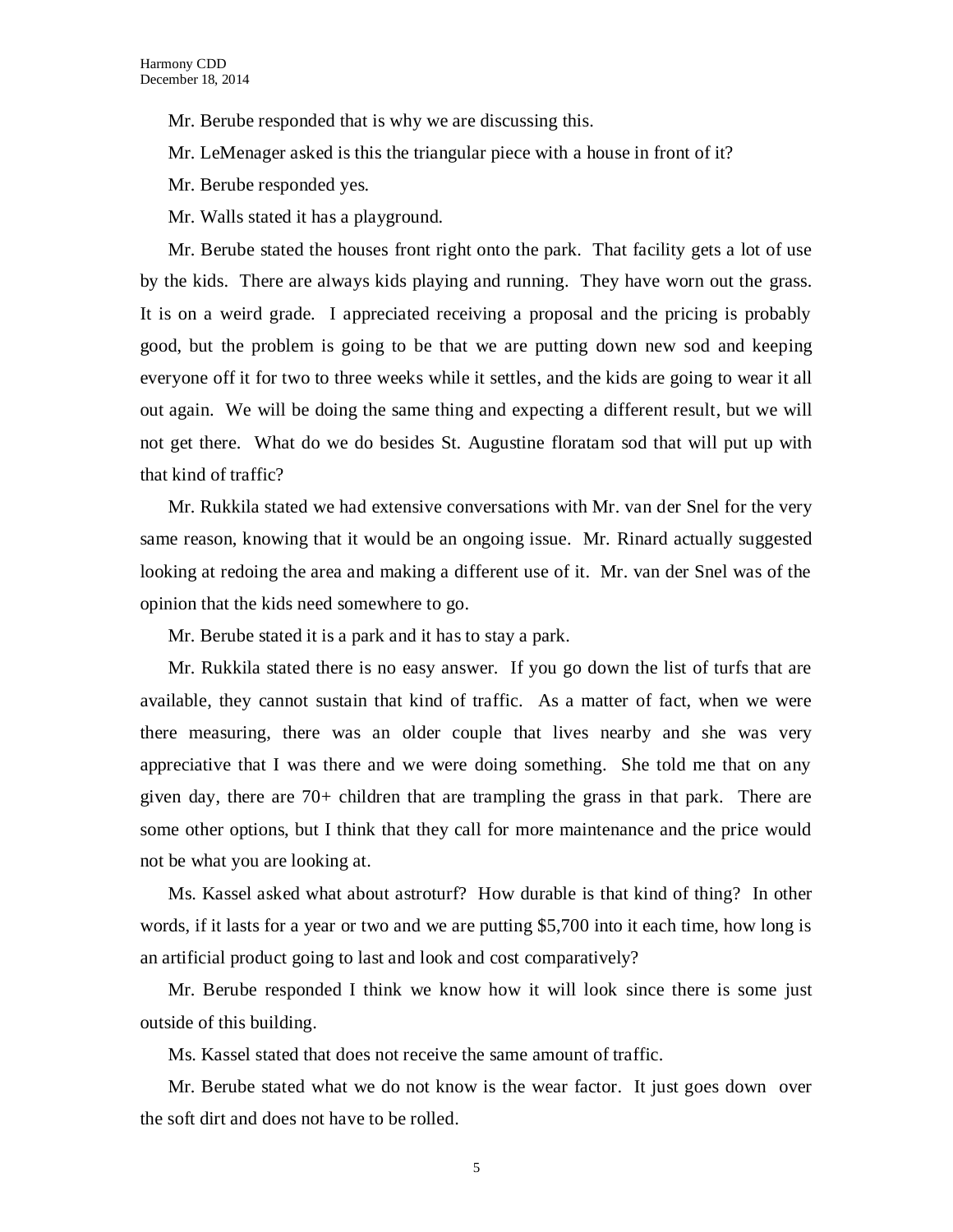Mr. Rukkila asked are you talking about the artificial grass?

Mr. Berube responded yes.

Mr. van der Snel stated I am meeting with someone tomorrow to discuss our options. The artificial grass looks great. It is not hard. It is soft. I am going to take a look at it tomorrow to see what our options are. If you calculate two times \$5,700, the expense is high.

Ms. Kassel stated we do not know the expense or the durability.

Mr. Berube stated I know that it is not cheap.

Ms. Kassel stated we know that it is not cheap.

Mr. van der Snel stated it is probably going to be around \$10,000 to \$15,000.

Mr. Walls stated I bet that is on the low end. It is very expensive.

Ms. Kassel asked what is its longevity?

Mr. Rukkila responded Bermuda will do slightly better. The grade of the park is odd.

Mr. Berube stated there is a boulder.

Mr. Boyd stated the play equipment is off to one side.

Mr. Berube stated the play equipment is on the mulch. This is the Green neighborhood park. There is a valley for a drain in front of the houses.

Mr. van der Snel stated the material I am looking at tomorrow has a three-year warranty. We can take a look at it and get an estimate.

Ms. Kassel stated see what options there are.

Mr. Berube stated that stops the sod discussion until we know what is going on.

Mr. Walls stated it would never, in my opinion, be worth putting down St. Augustine sod ever again. You will not get a year out of it with all of these kids playing on it.

Mr. Berube stated chances are even if you put the yellow tape around it, the kids are going to go right inside the yellow tape and trample the new sod.

Ms. Kassel stated what I am not seeing here is a proposal that Mr. Rinard promised me for replacement and refurbishment along Cat Brier, which we discussed two months ago.

Mr. Rukkila stated Mr. Rinard and I spoke and I do not know where he stands. I will follow up and let you know.

Mr. Berube asked is everything else going well? Is there good communication between you guys?

6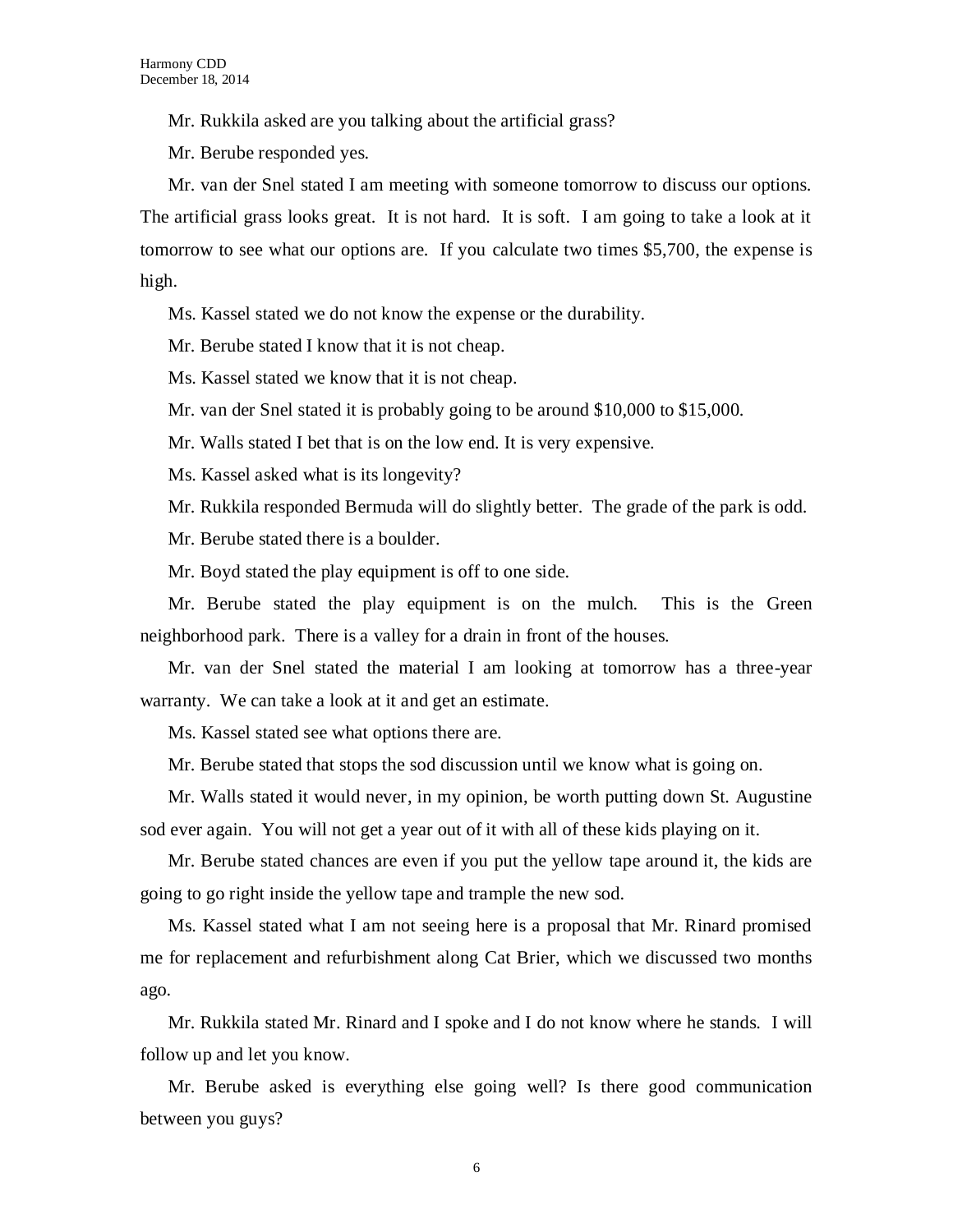Mr. Rukkila responded I have no complaints. We met with Mr. Glantz today and our pile was big. We responded and it has since cleared. The gardeners are still in the habit of using it. They did all along and I would see larger things and wonder where it came from. I think a *No Dumping* sign has to be posted so we can keep it clean. I went through a lot of trouble of removing all debris.

Mr. Berube stated what he is referring to is, you probably noticed a letter in this month's agenda package from Starwood that ended the permissive use agreement. I knew that was coming, but I did not expect it to happen that quickly. The idea was to get their entire area cleared because they are going to move the fence from the old solar facility out on east Five Oaks up here, and that is going to become the fence for the new commercial vehicle storage area. Davey Tree is going to be within that facility. The gain to Davey Tree is they are going to have a fenced, secured facility. The downside is, since we require all residents to keep it nice and clean, Davey Tree is going to have to stay nice and clean, as well. The builder trailers are going to end up somewhere over there, too, and they are going to have a high standard for what their facility is going to look like. It could not have a bunch of pallets and brush in the back for Davey Tree and then all of the builders have to keep their areas squeaky clean. That is why the permissive use agreement was in place, and we are okay with all of that.

Mr. Rukkila stated he talked about the two options of us being inside of that fence and outside. He prefers it being outside. What he suggested is that we stay in our current compound and everything to the left up to the wax myrtles would be added, which would include our dumping area, parking, and so forth.

- Mr. Berube stated that is fine. It is a work in progress.
- Mr. Rukkila stated it is a good plan.
- Mr. Berube stated we appreciate you coming out.

### **FIFTH ORDER OF BUSINESS Developer's Report**

Mr. Glantz stated I apologize for not attending the last two meetings. I would like to discuss three areas. The first area is the goal of the developer to work with the HROA for an RV/boat storage area. I am working closely with Mr. van der Snel and Davey Tree to get that area cleaned up. We are going to create a new area that is very similar to the old area and would provide a use agreement or lease agreement for Davey Tree to use. I walked the site today with Mr. van der Snel and a Davey Tree representative. I think we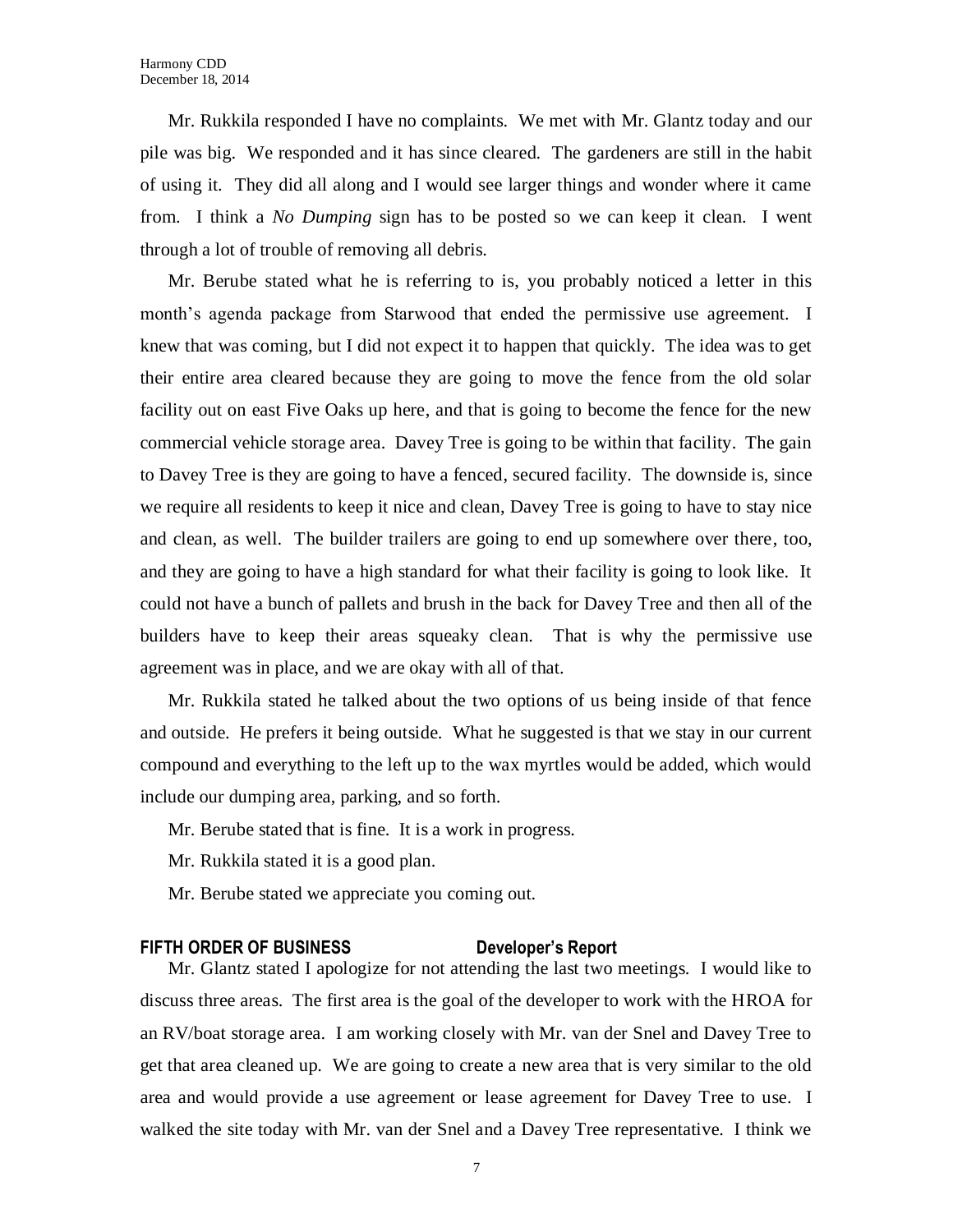are a week or two away from getting that area cleaned up. It is a joint effort. We found a lot of stuff in the weeds. It has been going on for a long time, and this is a long time coming to get this area cleaned up. Hopefully, we are going to announce in the next weeks a program with the HROA where we can have boat, RV, and commercial vehicle storage in the community with security. That is forthcoming. The developer is going to be holding a Town Hall meeting on January 28, 2015, which is the day before your January 29 regular meeting. It will be similar in format to the last Town Hall meeting, so we can continue informing the community of what is going on and what we have in store and take questions. Hopefully we can provide an atmosphere where a lot of people show up and get a lot of community spirit. I would like to congratulate the HROA social committee for doing a great job. Mr. Kouwenhoven is working closely to that committee. I want to thank the CDD for allowing the HROA social committee to use the park area and other CDD areas for them to provide events and activities for the community. We are getting close to completing the front entry. As soon as the pre-cast is completed, we are going to get the sign installed. Landscaping is going in very soon. I am sure that you will notice that the fence is starting to go in. I expect to see this project wrapped up in about two weeks. We recently sold eight lots in the Estates section to Richmond American Homes. They are going to be building in that area. In the Rosewood section, last month we closed on eight lots with Lennar. Last month, they closed on five lots with Richmond American Homes. Tomorrow, we are closing on 25 lots with Lennar in Rosewood. People may have noticed that dirt is being pushed around on the lots within Rosewood. Lennar is starting activity in there and will be selling homes in there shortly. The fencing and landscaping along Five Oaks adjacent to Rosewood, or H-1, is actually within that parcel and will be maintained by the developer. We are going to be planting annuals around trees in the CDD area, which will be maintained by the developer. Mr. Kent Foreman will be coordinating efforts with Davey Tree and Mr. van der Snel. Across the street at Hawthorne, which is H-2, we are also going to be planting annuals. It is the same situation with the developer maintaining them. We are also going to be installing intensive landscaping in a CDD tract, just like all of the other CDD tracts around the area. That will be a CDD-maintained area. We can review that once it goes in. We are going to be installing low-maintenance materials that can be absorbed easily. We are going to be ready to submit the plats for Hawthorne, H-2, in the middle of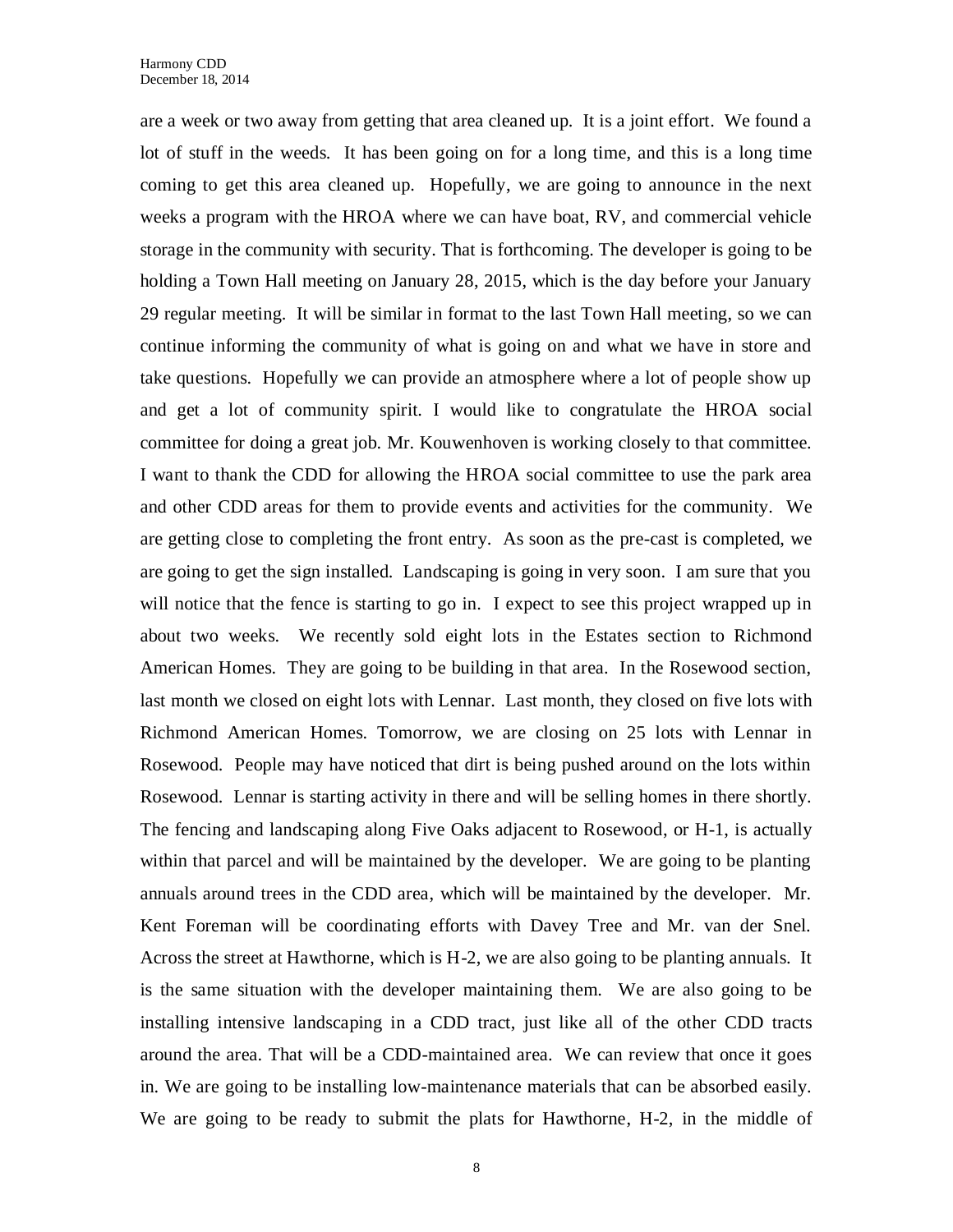January. Mr. Boyd will go through that process to make sure you are familiar with it. We are going to need the CDD's signature in early January. I believe that Mr. Boyd is going to be submitting the plats to the CDD's attorney for review shortly. Is that correct?

Mr. Boyd responded yes. I already emailed it to Mr. Tim Qualls and Mr. Gary Moyer. The Board members have copies for review. I will discuss this during my engineer's report.

Mr. Glantz stated underground utilities are being installed through January, and the curb and road base and fine grading will occur in February. Paving will be occurring in March. We expect to complete that parcel in April. We are looking to build models in that parcel in March. Right now, we have no builders under contract, but we are negotiating with three separate builders, and it is just a matter of choosing which one we are going to contract with. We are very pleased with what is going on there. That area should be cleaned up with the landscaping for the development sometime in March or early April. Cherry Hill, parcel F, is on a similar schedule to Hawthorne, H-2. The plat will be reviewed concurrently with the Hawthorne plat and that parcel should be completed sometime in April. Thirty-three of the 66 lots are currently under contract with Richmond American Homes. We are negotiating with the same three builders to purchase the balance of the 33 lots in Cherry Hill. Parcel O is the first parcel on Five Oaks on the eastern portion, just between the road and the golf maintenance trailer. There will be 67 lots. We anticipate starting development on that section in April or May, with lots being developed five to six months after we begin. We have not yet marketed those lots to builders. Parcel I, which is the next parcel going up Five Oaks, is the first parcel of four parcels—I, J, K, and L—which are going to be part of an age-targeted community. It will be 55 years and older. The trend is now going toward 55 and better. That community will be starting development in the May/June timeframe, with development taking approximately six months. That parcel will include 172 lots. There will be 40-, 50-, and 60-foot-wide home sites with 79 40-foot sites, 66 50-foot sites, and 27 60-foot sites. We are under contract with Ryland Homes. Right now, Ryland Homes is their section period, but we are confident that Ryland will be purchasing lots in that community. At the par five that runs across Five Oaks, we are going to be building a recreational facility, which will be exclusive to parcels I, J, K, and L for the age-targeted community. That should start construction by the end of the year or the first of 2015.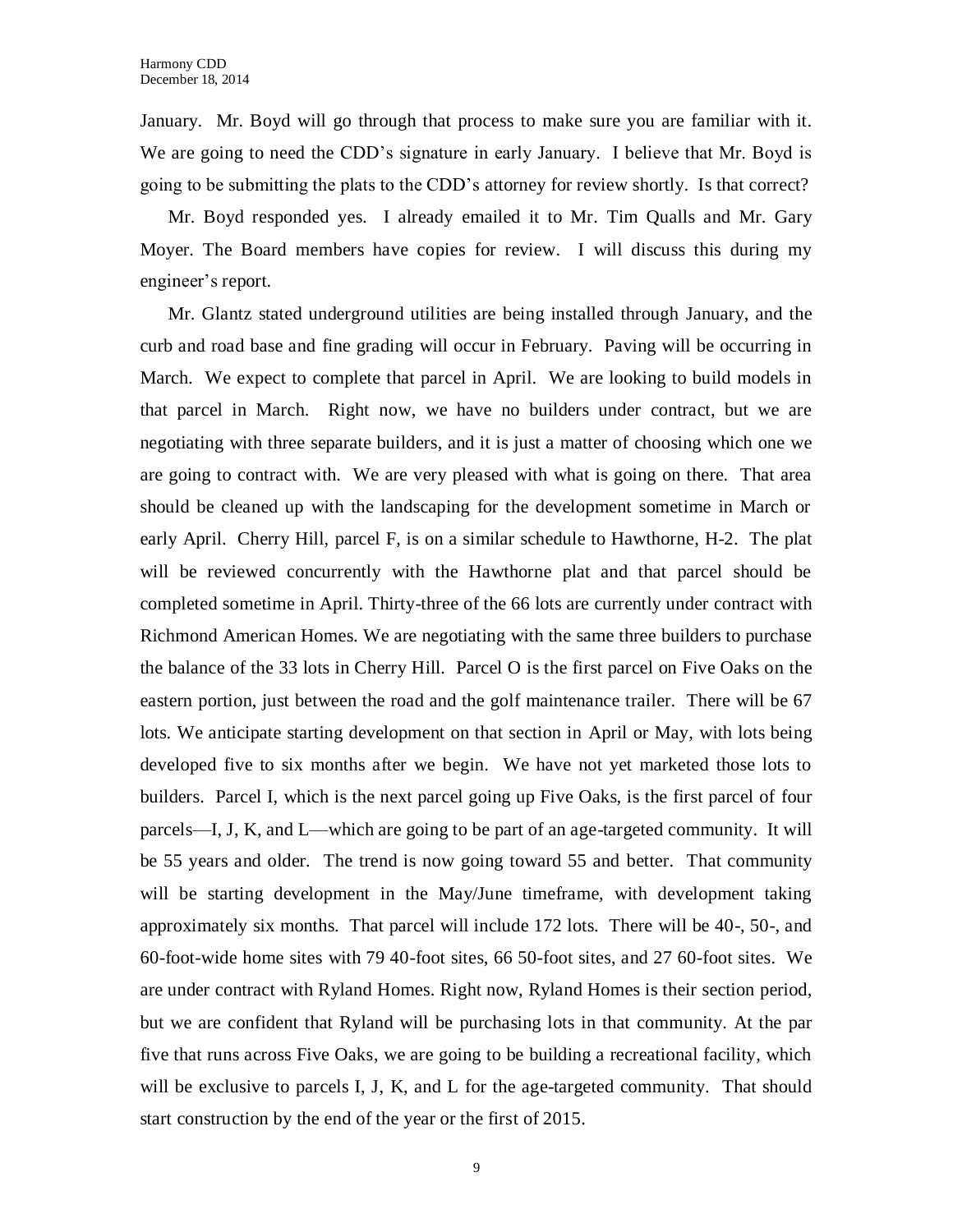Mr. LeMenager asked are they going to have a separate HOA?

Mr. Glantz stated there will be a separate HOA, which will govern that clubhouse. Only people living in those neighborhoods will have access and will pay for that facility.

Mr. Berube stated that also brings up a question about the CDD. I did not think that we could have two different classes of residents here. I realize that is a legal question. There was also some conversation with Mr. Glantz about potentially having these communities gated. Is that still on the drawing board?

Mr. Glantz responded yes. They will not be manned, but they will be keypad gated and the roads will be private roads behind the gates.

Mr. Berube stated that is a problem because the County is not going to maintain those roads. Who is going to pick up the maintenance cost? When you put a road behind a gate, the County generally says those are your roads.

Mr. Glantz stated as I just said, those will be private roads.

Mr. Berube asked who maintains them?

Mr. Walls stated their HOA.

Mr. Glantz responded they are private roads so they are privately maintained.

Mr. Kouwenhoven stated the HOA will maintain them.

Ms. Kassel stated their private HOA.

Mr. Glantz stated yes.

Mr. Berube stated that is fine.

Mr. Glantz stated the CDD staff and subcontractors will have an access code. It is very common so they can get back and maintain the lakes and any CDD area. These are not hard security gates; they are security gates, but they are certainly accessible for mail, trash, maintenance, and so forth to get behind the gates.

Mr. LeMenager asked do you have any plans to make it more than 172 units?

Mr. Glantz responded parcel I will have 172 units. We do have the numbers on how many parcels are in parcels J, K, and L, but I do not remember. We are making provisions for an access point from the cul-de-sac to Cat Lake. As everybody is aware, that access is developer owned and we have not yet determined densities, but the entire concept is to still have access for the Harmony residents. Just as a side note, part of the trail system goes through the development's lot; therefore, the trail maps will need to be modified to get the trails out of the development lots. That is true for parcels I, J, and L.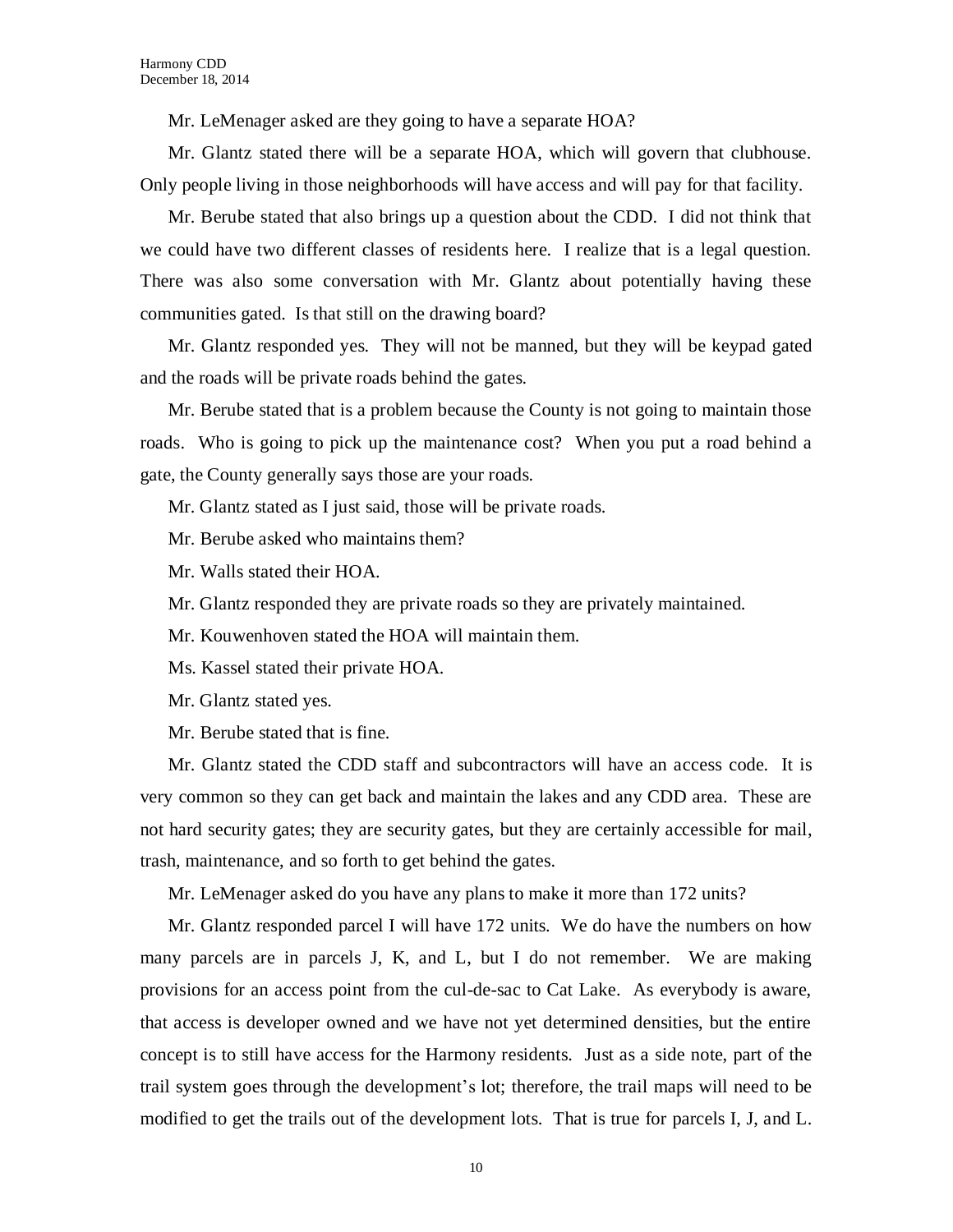The road that leads out to Cat Lake goes back into a development parcel. As I said, the access is going to be relocated. I am sure that there are a lot of questions about all of these matters. I can attend the next meeting and bring maps, but I am not sure is that is the best use of the public's time but we can certainly provide our documents. We will discuss this further at the Town Hall meeting.

Mr. Berube stated that will work and we will probably attend and get many of our questions answered. The residents here will be able to hear the same things. That works out very well.

Mr. Glantz stated I will take as many questions as you have. Mr. Boyd can answer the majority of the technical questions.

Mr. Berube stated at this point, we have the basics. I do not have any particular questions about it until it gets further along.

Mr. Glantz stated I started with the Davey Tree area. I assume that there are no issues. I met with Mr. van der Snel and Davey Tree and we are all on the same page.

## **SIXTH ORDER OF BUSINESS Staff Reports**

#### **A. Engineer**

Mr. Boyd stated I have the plats for Hawthorne, known as H-2, and Cherry Hill, known as F. As you know, construction is underway. The County had already approved the construction plans. The lots were actually sold off a plat, and this is the plat. The plat basically dedicates the land, defines the easements, and defines encumbrances associated with the land. The County has approved this plat and it is ready for signatures and submittal. Once the County receives the signed plat, it will be scheduled for a Board of County Commissioners hearing and if the Board of County Commissioners approves it, signifying that they are accepting these roads, they will become County roads. The next step that happens after the plat is approved is either (1) the subdivision is completed and the County signs off that it is complete and accepts a one-year maintenance bond, or (2) the developer posts a performance bond, guaranteeing that anything that is not finished, will be finished, and in that case, the County will allow a plat to be recorded and lots to be sold. I forwarded this to Mr. Qualls and Mr. Moyer. Page 1 has the legal description to define the property and then a series of signature blocks. The dedications are signed by the developer at the top and the CDD underneath. That would be to acknowledge acceptance of any tracts to be dedicated to the CDD via this plat. Then the surveyor who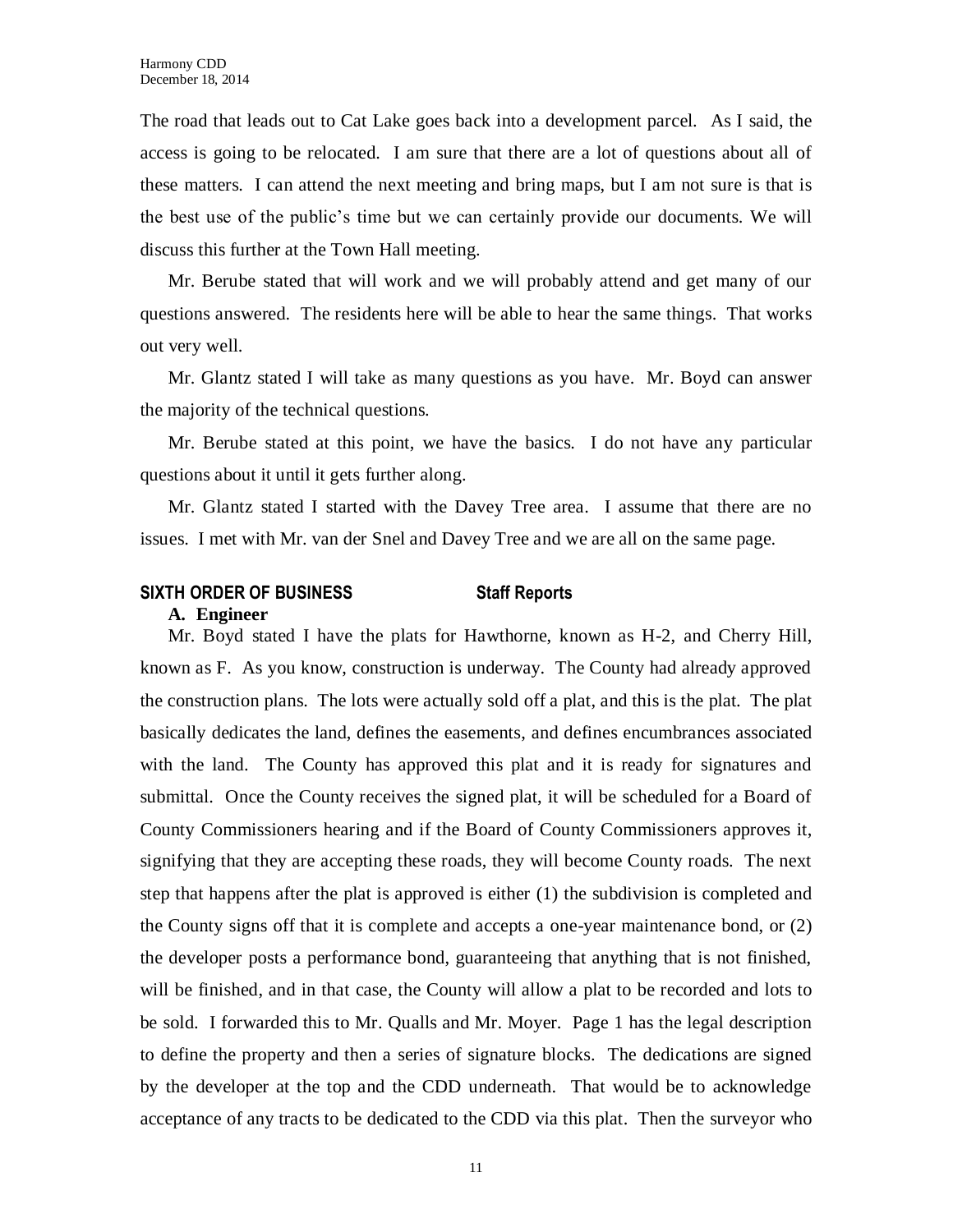prepared the plat, who is Mr. Rick Brown, signs it. There is a mortgage on portions of the property, so the mortgage holder also has to sign the plat. The remaining lines are signed by the County. Page 2 includes notes and easements that describe any past encumbrances on the land that carry forward and describe all of the new easements that are being established for water, sewer, drainage and so forth. The last two pages define the locations of the lots and various tracts. Of interest to the CDD are the tracts to be dedicated to the CDD via the plats. If you look at H-2, you will see a tract on the lower right quadrant called Tract H-2-200. That is the tract where the existing stormwater pond was and is located. It has some common area that extends beyond the location of the pond. On the left side of the lots, you have tract H-2-300, which is a buffer tract that buffers the backs of these lots between Five Oaks and the parcels. Those two tracts, H-2- 200 and H-2-300, are designated for ownership by the CDD.

Mr. LeMenager stated as Mr. Walls mentioned in an earlier meeting, any plans with respect to how those might be decorated, planted, and so forth, need to get CDD approval before they start putting in plants.

Mr. Boyd stated correct. That will affect your budget.

Mr. Berube stated as I remember from the last time, I came over here and signed the plat. Those signatures do not obligate the CDD to anything specific, such as items that will be going into this plat, like the landscaping or street lights. All we are doing is agreeing to accept the land. The final product is discussed further on down the road.

Mr. Boyd stated correct. As it becomes your land, you have the ability to approve what is done to that land.

Mr. Walls stated the lesson I learned last time was get all of this information up front because we ended up in a scenario where they basically came to us and said to start taking care of it. We did not have anything in place because nobody told us their completion date and what to look at and approve. We did not get any of that. We ended up with some dead landscaping that we had to replace. I want to make sure all of that is coordinated up front, whether it is with these guys or you. We should know what is going on.

Mr. Boyd stated the developer has a landscape architect who needs to make a report on what has been platted. I have not been part of the landscape plans for this.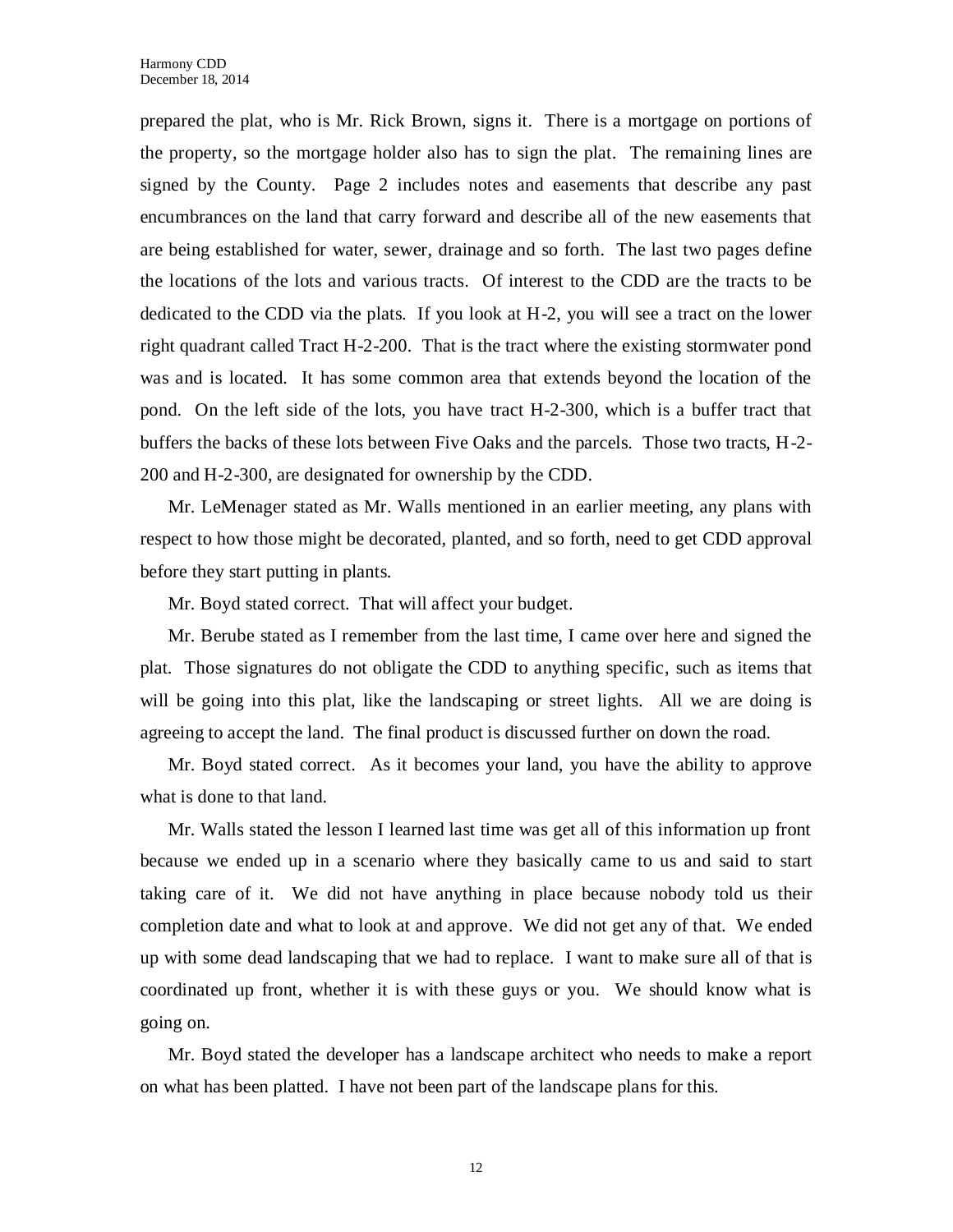Mr. LeMenager stated just to be clear, this body is saying in the clearest possible terms, that they want to see the landscape plan before anything is planted and approved.

Mr. Berube stated whatever is going to cost us money, in any form or fashion, needs to be discussed before it gets firmed up. I am sure you are going to ask the Board to approve me signing the plat sometime in early January, once it goes through legal counsel. I want to be sure before I sign the acceptance of the plat that we were not obligating ourselves financially for anything. I did not think that we were.

Mr. Boyd stated it would be good for Mr. Qualls to confirm that by email.

Mr. Berube stated I understand. The financial obligations came after the signing of the plat the last time, but that was the first time around for the members of this Board with H-1. There were a lot of surprises.

Mr. Boyd stated that plat came to you for signature without you having a chance to even review the plat. The effort here is to get it in front of you.

Mr. Berube asked does the Board need to authorize me to sign the plat in early January, presuming legal counsel is okay?

Mr. Boyd responded yes, presuming legal counsel is okay and the Board is okay. That is what they would like to do. It is your decision.

Mr. Walls stated I would like to get clarity to make sure you are clear on this before you sign it. I am fine with you signing it, as long as we know. I think that they are going to work with us.

Ms. Kassel asked are you looking for approval for the CDD to accept this land?

Mr. Boyd responded the action would be to consider authorizing Mr. Berube to sign the plats for H-2 and F, once he is comfortable and has assurances from legal counsel that everything is okay.

Mr. Walls asked are these all front-loading garages?

Mr. Boyd responded yes, these are all standard, front-loaded lots. The other change in this neighborhood is, there are no alleys. There is also a strip between the sidewalk and the curb, which will be dedicated to the County in these subdivisions and maintained by the home owner. The intent was to minimize all of the maintenance that might normally have been used.

Mr. Farnsworth asked is H-2 one of the gated communities?

Mr. Boyd responded no. Neither one of these communities is gated.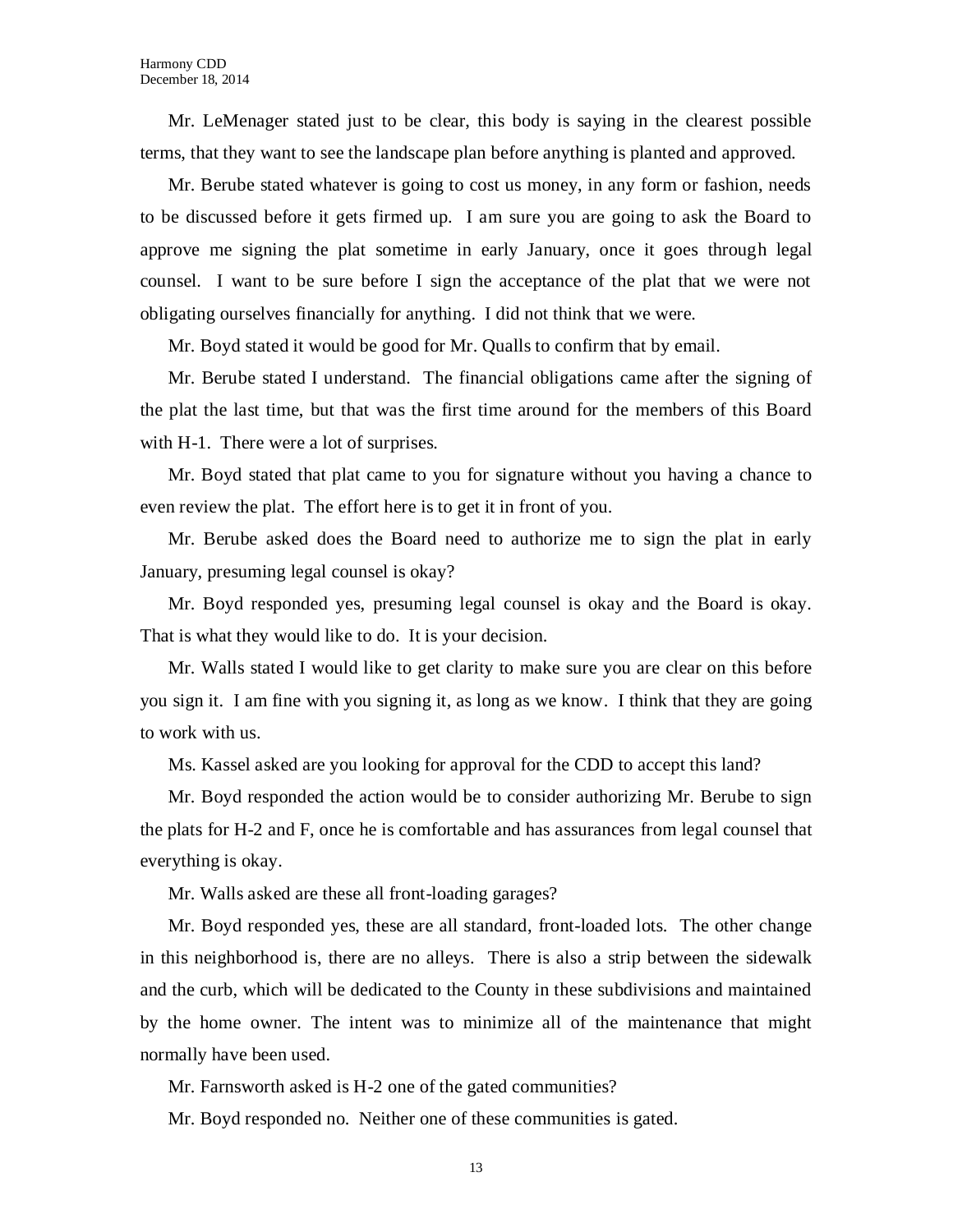Mr. Berube stated parcels I, J, K, and L will be the gated ones.

Mr. Boyd stated these will be County-owned and maintained roads.

Mr. Walls asked who pays for the electricity on the street lights if they are going to be in a County right-of-way?

Mr. Boyd responded there will be an agreement between the County and HOA. That is my understanding.

Mr. LeMenager stated that is for I, J, K, and L.

Mr. Walls stated I am asking about these two parcels, H-2 and F.

Mr. Boyd stated I may be wrong about that. The developer is handling that and I have not been directly involved. I do not want to misspeak. Let me retract that. It may be the HOA or the CDD. I am not sure. I will have to find out.

Mr. Berube stated the street lights I expect to be coming. With all of these neighborhoods coming on board, the choke point is going to be the street light expense. We said a number of times that this Board does not have money to buy street lights. I am saying that again tonight. We cannot buy more street lights, whether it is contractor financed or purchased upfront. It is not going to happen. I am hoping that Mr. Kouwenhoven hears what I am saying.

Mr. Kouwenhoven stated I hear you.

Mr. LeMenager stated I am sure that they read the minutes when we said that we were not paying for the street lights anymore.

Mr. Berube stated it is not in this year's budget or next year's budget, not at this quantity. Are there any other surprises?

Mr. Boyd responded that is all I had. If you have any questions, I would be happy to answer them.

Mr. Walls asked is H-2-200 is mostly the pond?

Mr. Boyd responded yes.

Mr. LeMenager stated H-2-200 and H-2-300 are the one that we make sure how they want to decorate because those are the ones we will have to maintain.

Mr. Walls stated I am trying to figure out where the landscaping, if there is any, is going.

Mr. LeMenager stated that is where they were talking about the crepe myrtles between trees are going.

14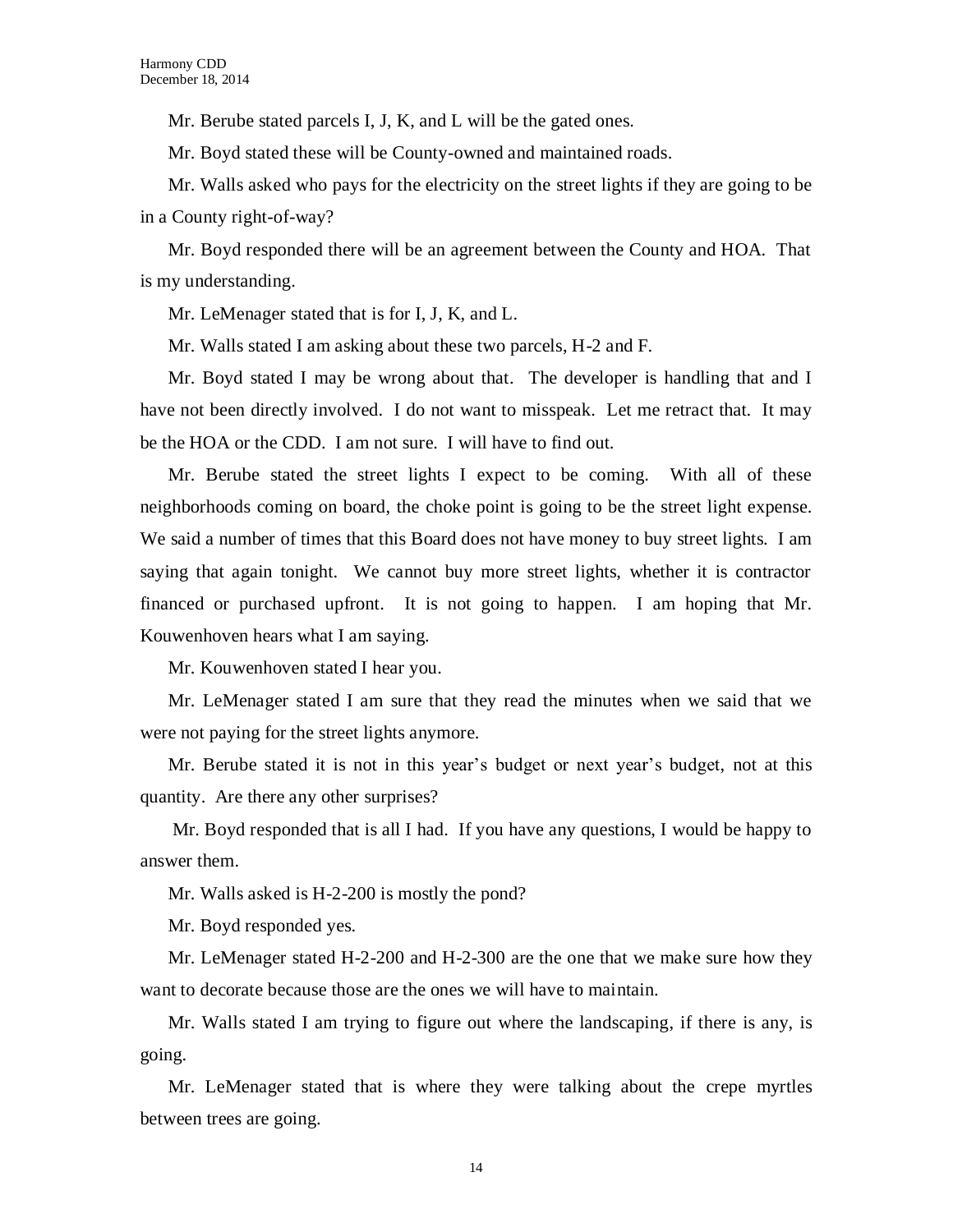Mr. Boyd stated in neighborhood F, there is a small, odd-shaped tract at the southeast corner called tract F-100, and there is one tract called F-200 that is a buffer between the backs of the lots in the gas easement.

Mr. LeMenager stated F-100 is the school children pickup tract and F-200 is the gas main.

Mr. Boyd stated it is a buffer just outside of the gas easement. It is a landscape buffer, so you do not have lots with someone's backyard right on the gas easement, which people in neighborhood G can look at. It is a buffer so you do not have to look at a backyard from neighborhood G.

Mr. Walls asked who maintains the pipeline easement?

Mr. Boyd stated the CDD owns the land, and the gas company is responsible for any and all maintenance of the lines.

Mr. LeMenager stated we cut the grass.

Mr. Berube stated right now it is open field.

Mr. Walls stated right.

Mr. Berube stated part of it is along the trail. The dog parks cover a long length of it. Once it crosses Cat Brier, it is on the golf course. The gas easement is outside this plat and you cannot build houses on the gas easement.

Mr. Walls stated correct, but it was not a part of this plat.

Mr. Berube stated on the bottom, it says Park Tract 2.

Mr. Boyd stated that was previously platted with neighborhood G. That is the gas easement.

Mr. Walls stated that is what I meant that the gas easement is outside what we are considering now.

Mr. Berube stated people over there keep talking about a linear landscape park.

Mr. Boyd stated it is my understanding that there are currently no plans to do anything like that right now.

Mr. LeMenager asked can you put that on top of the gas easement?

Mr. Boyd responded that is the issue.

Mr. Berube stated you cannot have any firm structures over it, but you can have plants. The gas pipe is way down in the ground. Plants and roots are never going to reach it.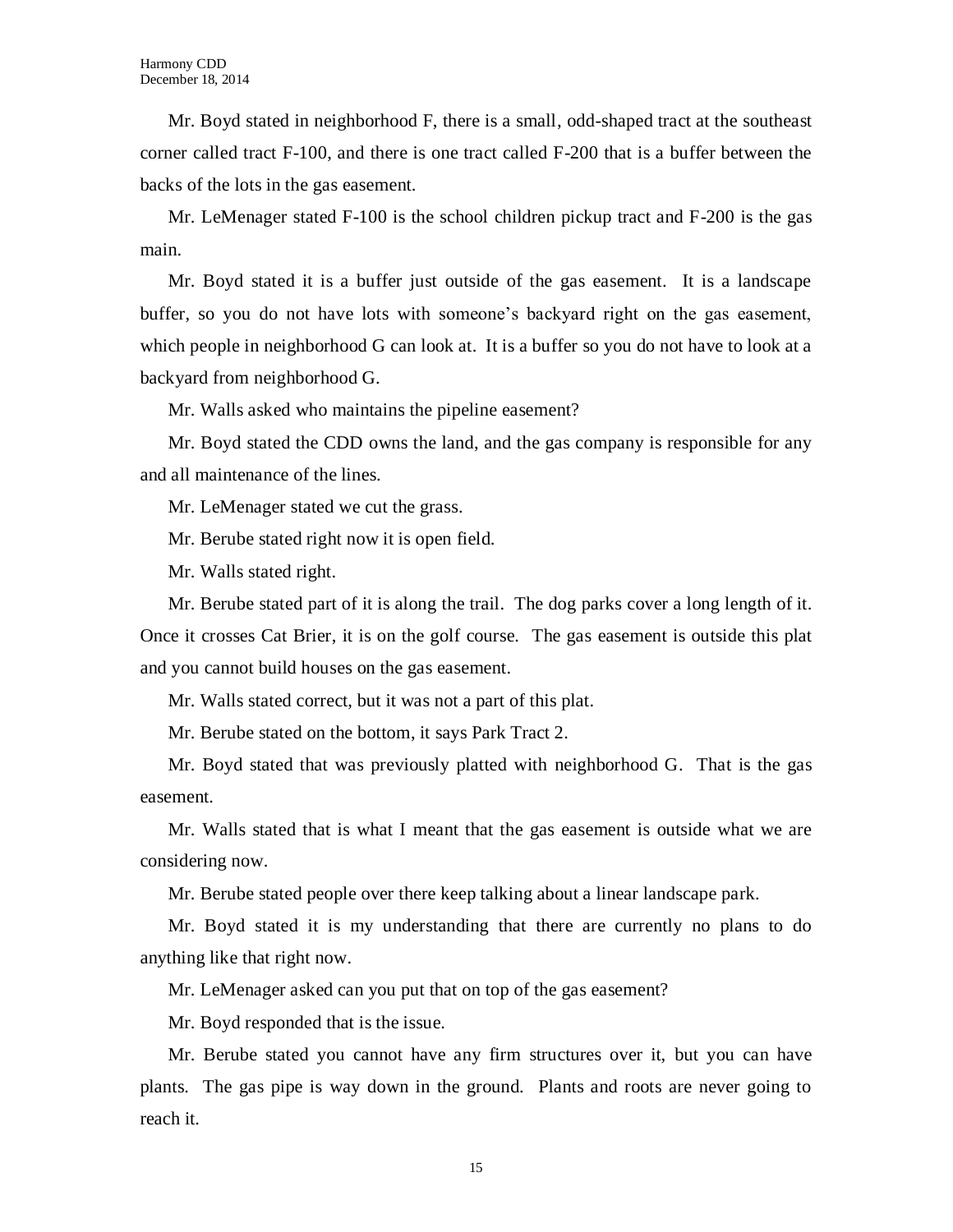Ms. Kassel stated you can put a par course on it or something like that.

Mr. Berube stated yes, but you cannot put any buildings on top of it. The rest of the use is not much of a problem, such as fences, plants, and trees. The dog parks are already planted. The gas line runs right underneath it.

Ms. Kassel stated including those oak trees.

Mr. Berube asked have you heard much about the linear park?

Mr. Boyd responded I have not heard any conversation about it.

Mr. Berube stated that is fine. Some people might be in for a surprise. Do we have approval from the Board for me to sign the plat in early January pending legal approval?

Ms. Kassel responded we have not discussed it among ourselves.

 Ms. Kassel made a MOTION to authorize Mr. Berube to execute the plats for tracts H-2 and F, subject to review and approval by District counsel and that there are no financial obligations associated with executing the plats. Mr. LeMenager seconded the motion.

Mr. Walls stated on Dark Sky Drive on parcel F, the road looks like it bulges at the west end. What is that?

Mr. Boyd responded that is where there is remnant land. It falls a conservation boundary down on the west side. It is unfortunate that the shape of the road does not show on the plat. The shape of the road and the right-of-way when neighborhood G was created was supposed to tie into it, and it created a bulge.

Mr. Walls stated so it is not indicative of the shape of the road.

Mr. Boyd stated no.

Ms. Kassel stated there is a wildlife corridor. I want to know whether these plats will affect that wildlife corridor or whether they will infringe on it.

Mr. Boyd stated the wildlife corridors are looked at from the scale of a planned development zoning document, which is the bubble plan that created the framework where the tracts are being developed. In parcel F and neighborhood G, there is no wildlife corridor that goes through these particular parcels. The wildlife corridor itself will be taking advantage of the gas easement and the wetlands remaining in the locations where these tie together, like Lakeshore Park. There were no wildlife corridors going through this development tract that I was aware of.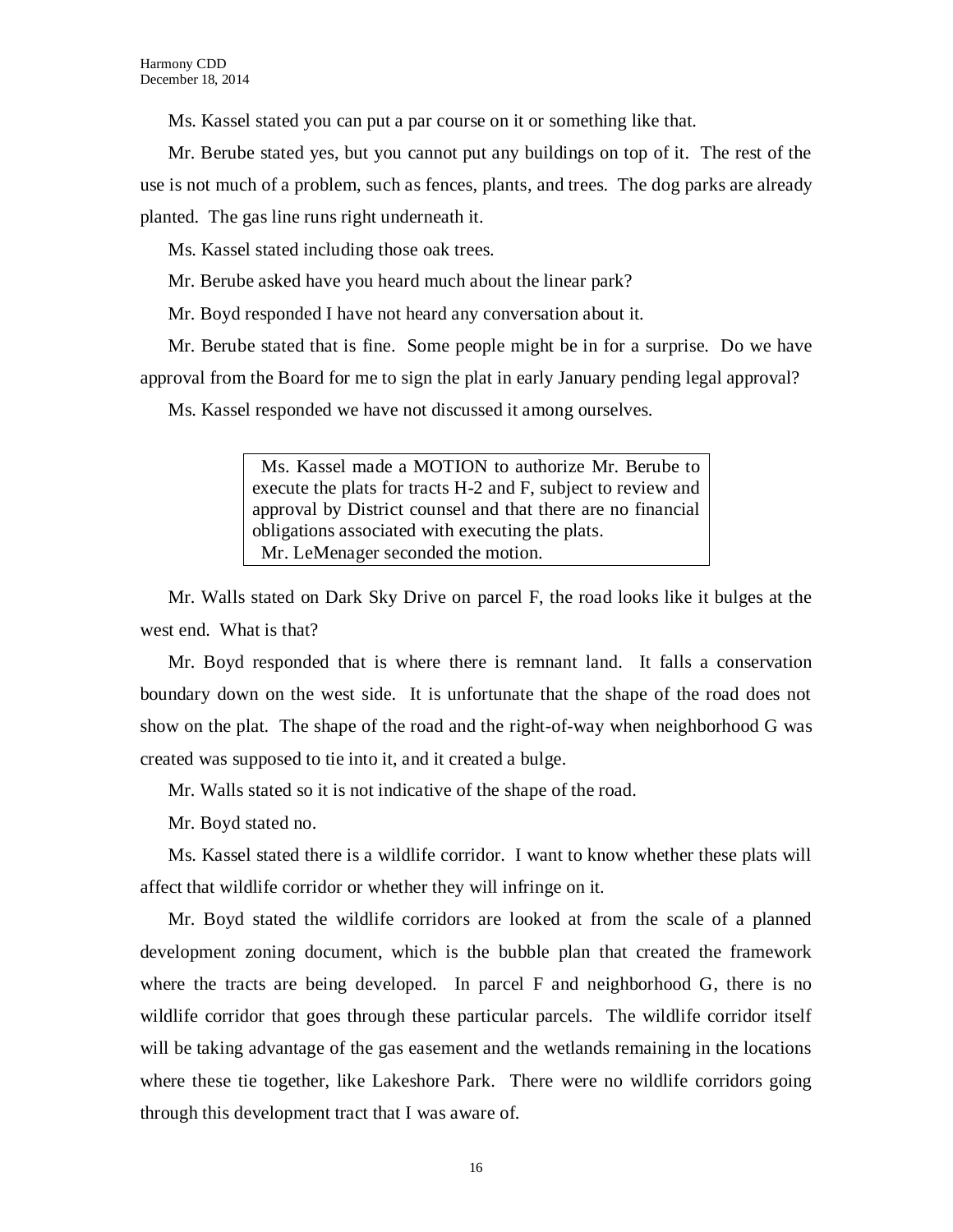Ms. Kassel stated I thought that there was one on the edge of neighborhood G and then crosses over by the dog parks. Where Dog Trot Trail comes out and across Five Oaks is another area where there are trees and wetlands next to a pond. I guess that is not H-2 and F. I do not know if it borders any of that.

Mr. Berube stated no. You are talking about the corner of Five Oaks to Schoolhouse Road.

Ms. Kassel stated I think that is where Dark Sky and Schoolhouse Road meet. I think that is the wildlife corridor, and then across the street at the end of Dog Trot Trail. I did not know if there was any wildlife corridor going through between neighborhood G and parcel F.

Mr. Boyd stated not one that has been designed.

Mr. LeMenager stated the only corridor is the gas easement.

Mr. Berube stated that is going to stay.

Mr. LeMenager stated that is a pretty clear corridor.

Upon VOICE VOTE, with all in favor, unanimous approval was given to authorize Mr. Berube to execute the plats for tracts H-2 and F, subject to review and approval by District counsel and that there are no financial obligations associated with executing the plats.

Mr. Boyd stated there is one other order of business related to parcel F that I do not have with me tonight because I have not received it yet. We are just talking about the gas easement. Every time we put a pipe across the gas easement, the gas company requires us to sign a gas easement encroachment document. Since the CDD owns the land, we will need a signature for that document when it is received. I just received an email tonight saying that we should receive it next week.

Mr. Berube asked what kind of pipe are we talking about?

Mr. Boyd responded a water pipe running from G to F. What the agreement is basically saying is that you are adhering to their rules as far as putting a pipe in the ground and you are adhering to the requirements between whatever you are doing and the gas easement.

Mr. Berube stated that we are not going to create any damage to their gas pipe.

Mr. Boyd stated correct. Ms. Kassel asked me to look at some facilities based on a valuation report just to double check that everything was covered. I hate using the word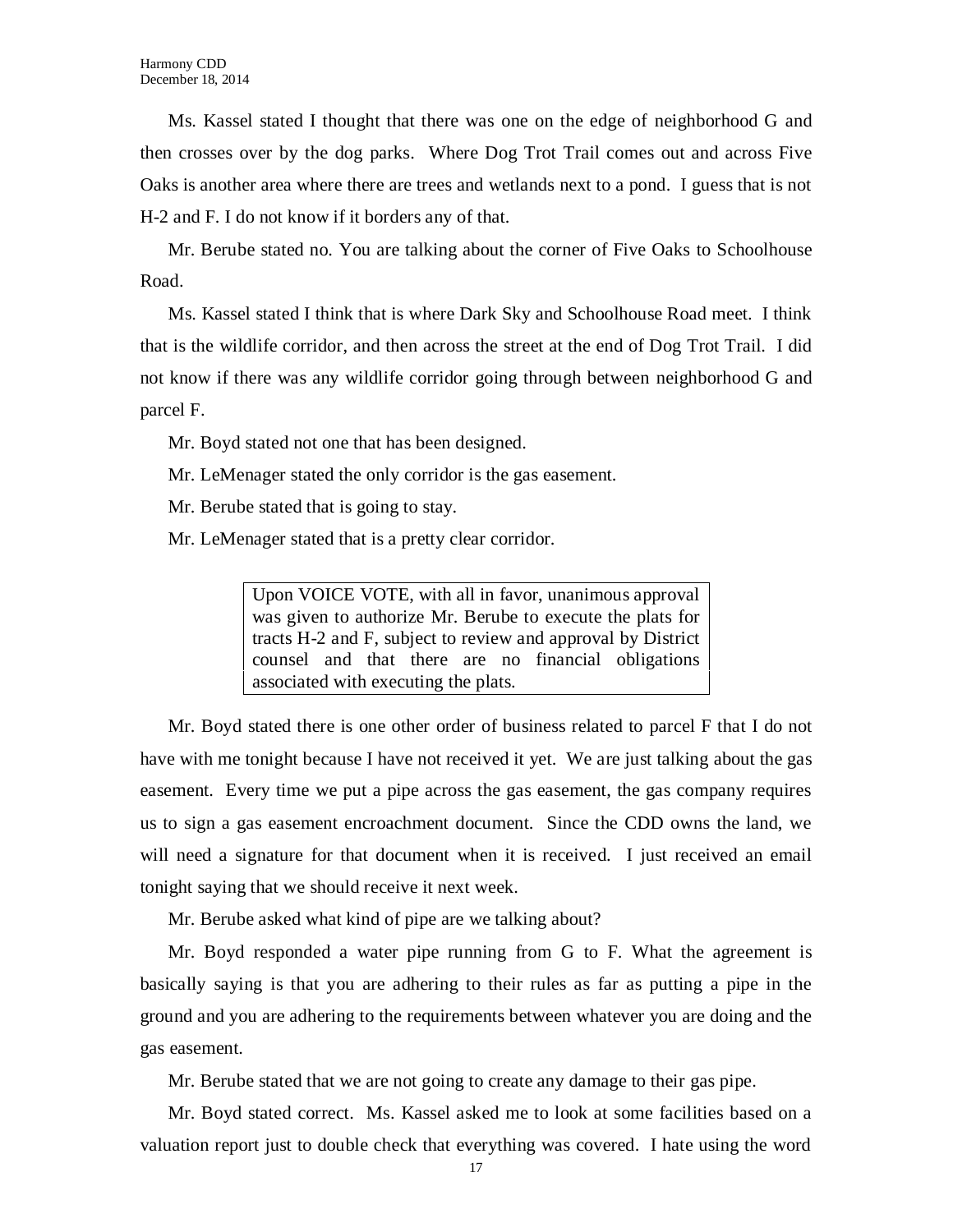"reserve study" because it really is not a true reserve study, but the study we prepared looked at how much to put in reserves. It looks like we need to add the boat house storage structure. At the appropriate time when we update the report for next year's budget, I need to add that. We will also look at the allocations that we made to repairing alleys as we now have a quantity and dollar amount that we can look at and update. I should be able to bring that to you at the January meeting.

Ms. Kassel stated if not the February meeting. It is not that important. We looked at it sometime earlier this year. I do not think that there is any rush.

Mr. Berube stated that would probably impact what we may do for next year's budget. It is not a rush until we get to budget season, which is six months out.

Mr. Boyd stated we will keep this on the table. That will provide the opportunity for other changes to be made to it.

Mr. Berube stated the value of that boat house may change because we are going to upgrade it with some paneling and other work.

Mr. van der Snel stated we have some maintenance scheduled. The front will look different. We are doing some minor repairs. The only concern is the roof. I would like to have that bid on by a certified roofer because of liability. We can do the front for about \$400. The woodwork is still good. It just needs to be redone. It is nothing major. The only major item is the roof. That needs to be replaced.

Mr. Walls stated you mentioned repaving. We have the payment for that in this month's agenda. Did we work all of that out?

Mr. Berube responded no.

Mr. Boyd stated we agreed to pay them the partial amount that you authorized at the last Board meeting. We have not worked out the balance. There is at least one significant problem with the work they performed to date that needs to be repaired.

Mr. Berube stated at this point, we are \$16,000 ahead. If we had to redo what has failed, they may still have a couple thousand there, so we are still \$14,000 ahead. They have shown no interest at all in coming back and talking to us, negotiating the final bill, fixing the defective area, finishing the striping, nothing. They are silent. Mr. Boyd and I discussed this before the meeting. The majority of the work is completed and we got what we wanted. It is add-on work that has failed and is not good, but money-wise we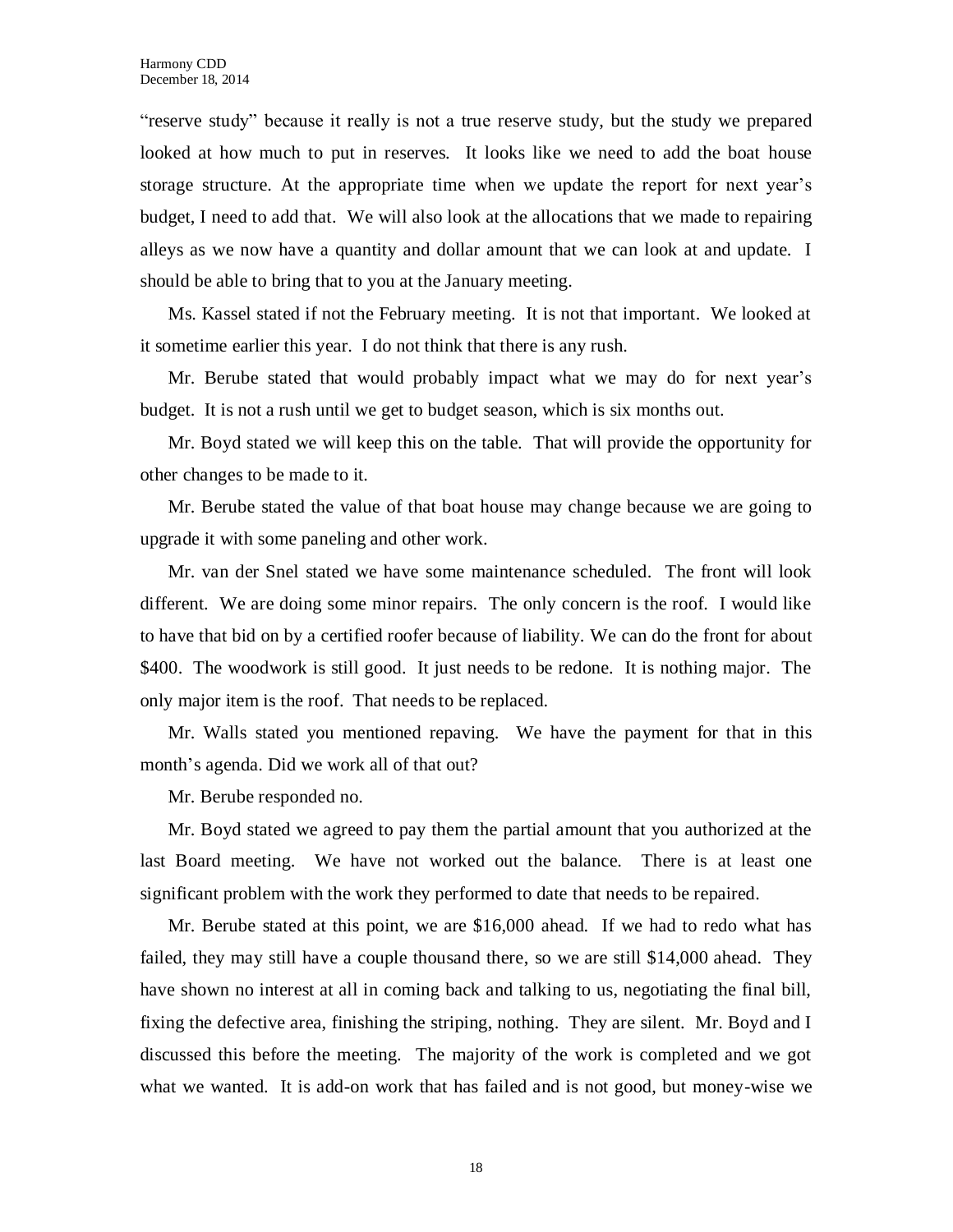are well ahead. I am content to just let it sit and let them make the next move. We reached out numerous times.

Mr. Walls asked do we need to let someone else come out and make the repairs?

Mr. Berube responded yes. We will probably consider a different contractor next time largely in that same neighborhood and just incorporate that defect repair into the next contract. The Green neighborhood still has birdbaths. There is a significant pothole developing there and we patched it once already. It will need some pipeline work. Mr. Boyd is going to speak to Jr. Davis who is working in neighborhoods H-1 and H-2 now. Next time they have the video camera up, they will come over and take a look and tell us what is going on with that pipe.

Mr. LeMenager asked how much of that is actually due to the builders and their trucks in the Green neighborhood?

Mr. Boyd responded the issue I am having right now is in the one alley between Sundrop and Goldflower where there was a significant divot in the alley, not where the asphalt had depressed. It was patched. I think there is a long-term settlement issue going on at that location. There is a storm pipe in the vicinity. I suspect a joint is infiltrating the soil. I would like to get a camera into that pipe to look at it and get that fixed.

Mr. Berube stated right. Otherwise, we are going to have a cave-in over a period of time. It is insignificant now, but it is going to keep growing. There is some significant birdbathing in Green. To Mr. LeMenager's point, it is hard to pin it on construction trucks and contractors because none of the builders that build houses here own those trucks. They do not have any employees. Everyone going through here are subs. If you are going to go out to somebody and try to get them to pay for damage, who are you going to go after? They are all going to point the finger at the other guy. It is tough, but we will get into that in the first quarter of next year. If we go a couple of months with AllState, maybe we will just send them a letter saying that we are done, that we paid them, and they showed no interest.

Mr. Boyd stated I am going to contact them after the first of the year and make one more effort at closing it out.

Mr. Berube stated you think that they want to finish it this year and maybe get paid this year, but apparently it is no big deal to them.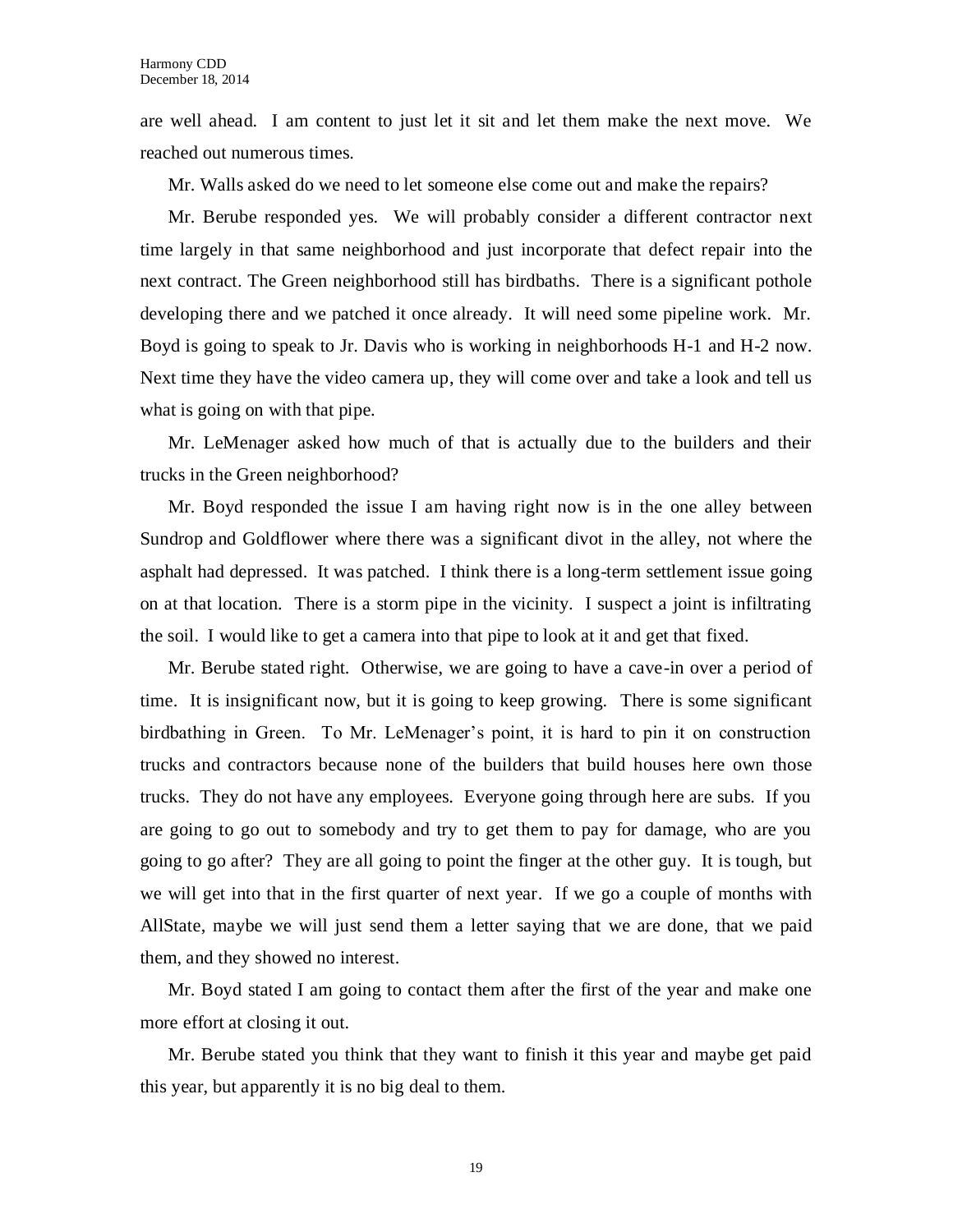#### **B. Attorney**

### **i. Discussion of Termination of Permissive Use Agreement**

Mr. Berube stated this item was discussed earlier in the meeting. It is being handled. Davey Tree will maintain a home here.

Mr. LeMenager asked were they terminating the use that Davey Tree had or that we all had of the facility?

Mr. Berube responded there are two things going on. The agreement said Luke Brothers, but they knew that Davey Tree was in that area. The other issue was our use agreement, which we just walked away from. When we moved the trailer onto the land, we took on the lease that gave us a use agreement under the lease. They terminated our use agreement because we were not there anymore. They terminated Davey Tree's because they are going to move Davey Tree into a different spot. The area where Davey Tree was is now going to be used for the commercial/boat storage area. We had an agreement and they cancelled it.

Mr. Walls asked does Davey Tree continue to use it in the interim?

Mr. Berube responded yes. They will keep it clean in the interim because they want it neat and clean back there. The builder's trailer will be going back there as well. The big deal is that they wanted it cleaned up, and they put Davey Tree on notice.

Ms. Kassel asked will it be down past the community garden?

Mr. Berube responded yes. If you go out here, the first road on the right that says *The Garden*, there is a shell trail that goes down and to the left. The garden is back there. If you continue back, there is an area that we used to have that was a development junk area. All the way at the end is our dumpster and behind that was Davey Tree's storage compound. It was not pretty, but it is pretty now.

Mr. van der Snel stated I assured Mr. Glantz today that when this is all gone, we need to manage it more carefully in the future.

Mr. Berube stated part of the issue is that people are dumping back there. It is not only Davey Tree that made a mess. People are back there all the time.

Mr. van der Snel stated we need to monitor it more.

Mr. Farnsworth asked what happened to those cameras that we had at one time?

Mr. Berube asked do you mean the deer cameras?

Mr. Farnsworth stated no.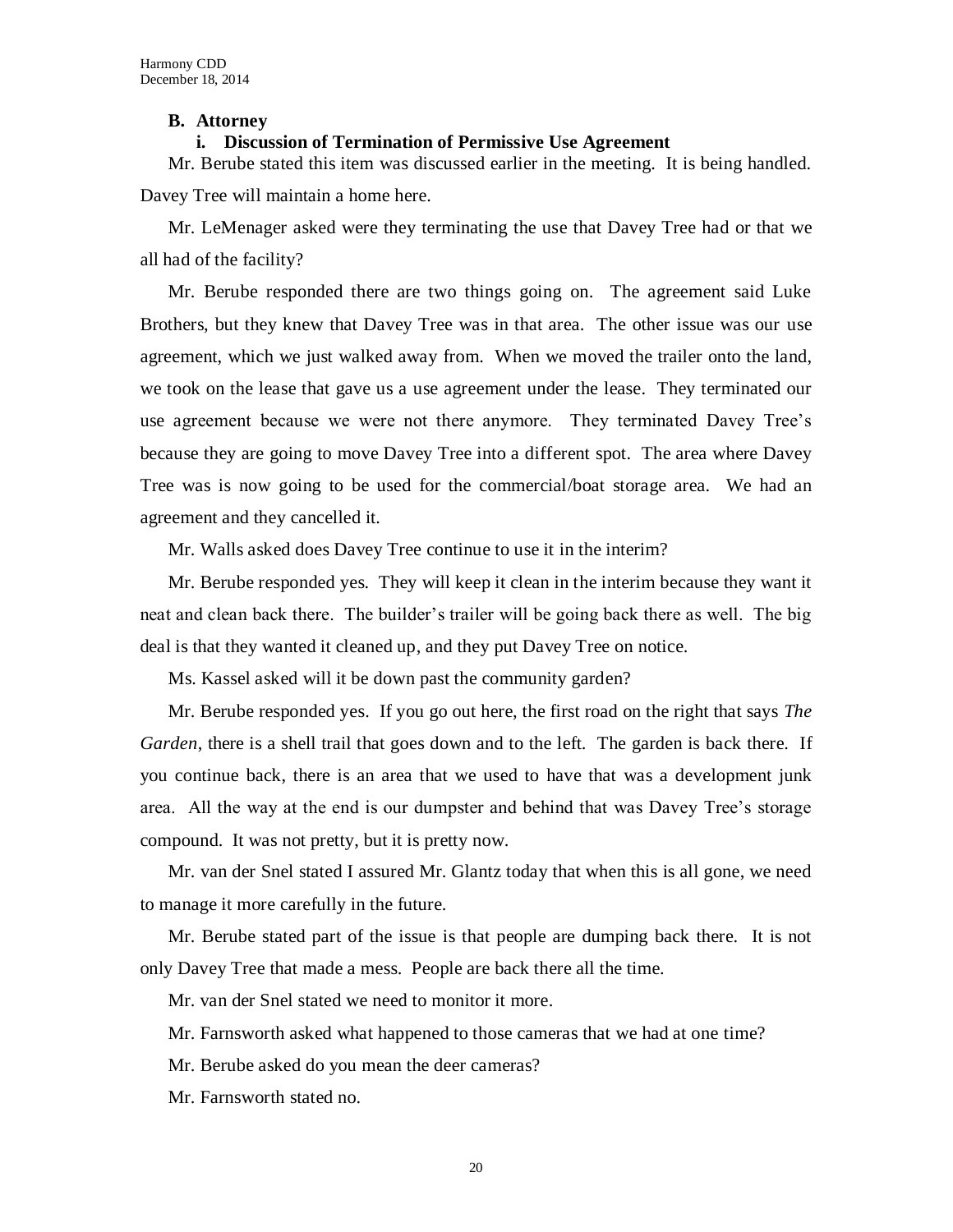Mr. LeMenager responded to be honest, it is part of a larger problem and that larger problem is that developers historically never put in any space for these public areas for bodies like us to maintain their storage areas. I had that conversation with Mr. Moyer. It is something that they always do. Perhaps we can make a suggestion, given that there are all these new CDDs coming on Board, that one of them may have some room in it for storage of all this good stuff.

Mr. Berube stated the problem is that all of the land that we have control over is out in the public view. All of the land that we do not have control over is behind the scenes and then we have to get permissive use agreements. Mr. Glantz understands the need.

Mr. LeMenager stated I am not throwing stones at any of the current people. It is just that there are a number of things in the design and development of these communities that get overlooked by everybody when they are designing the entire development and they are not thinking how a community actually works long term.

Mr. Berube stated we ran into that with the location for the CDD trailer. As that group grows, which it probably will with all of these additions, we may just outgrow that facility and we will deal with it. With the permissive use agreement, Mr. Glantz knew what he had to do. We will get a new one when all is said and done. It looks cold the way the letter was written, but all he did was clean up the legalities and that is fine.

Mr. Farnsworth asked where are the cameras?

Mr. Berube responded the only cameras that we have that are operational are at the two swimming pools.

Mr. Farnsworth asked are those the ones that were at one time moved around?

Mr. Berube responded no. There was a period of time when vandalism was happening here and the previous property manager decided to buy some deer cameras that got placed in certain spots. They were basically just a night vision camera that was selfcontained. You would go there every day and pull the card out to see what pictures it caught. Those are the only cameras. I do not know what happened to the deer cameras but they are not in use.

Mr. van der Snel asked are those cameras ours?

Mr. Berube responded yes.

Mr. van der Snel stated I was told by Jimmy that they belong to Harmony Development Company.

21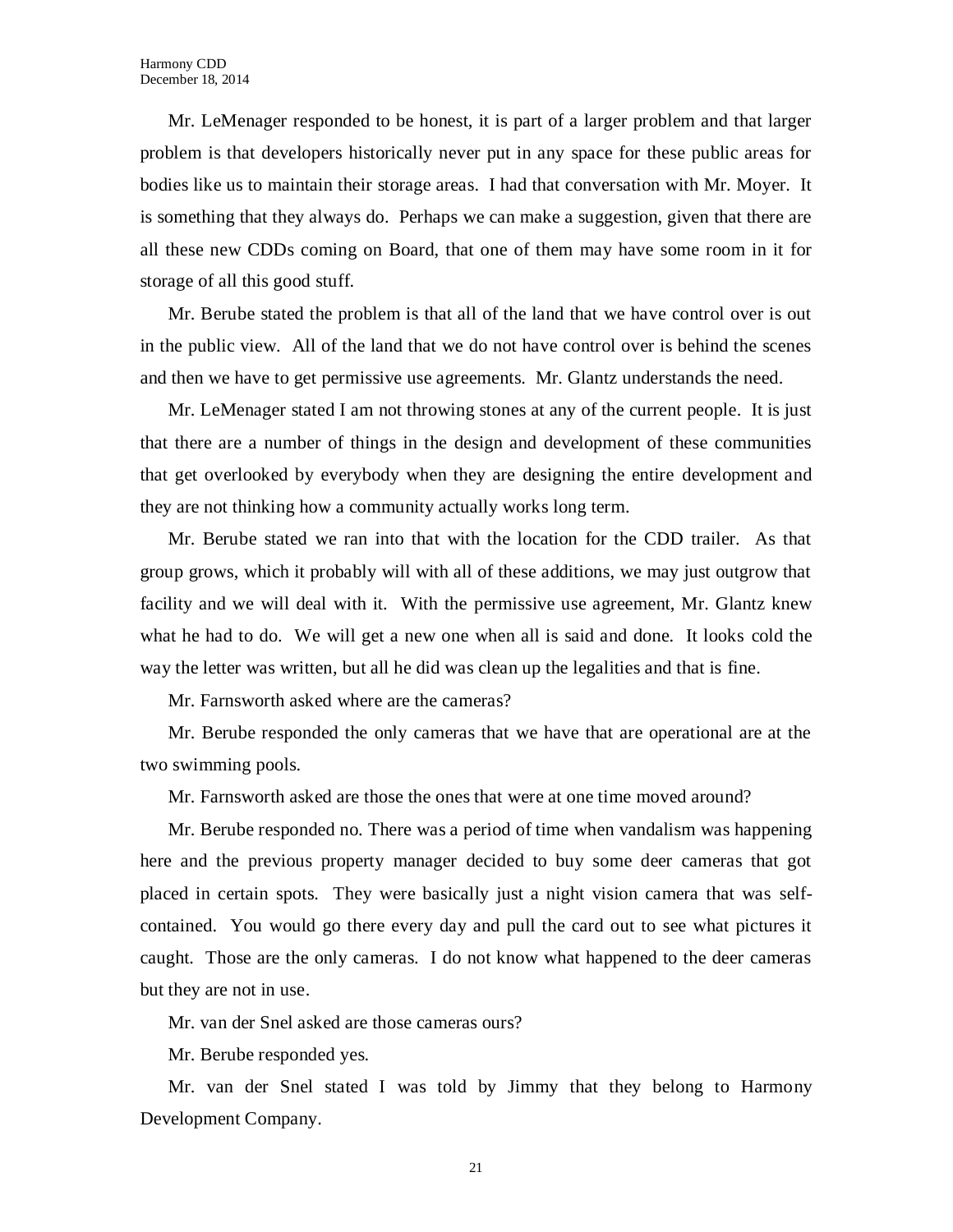Mr. Berube stated no, they are not. The CDD bought them.

Mr. van der Snel stated then we have one.

Mr. Farnsworth stated I thought there were three cameras.

Mr. Berube stated there were three.

Mr. van der Snel stated Jimmy said that one of them was stolen. The other one, I have no idea what happened.

Mr. Walls asked who is Jimmy?

Mr. Berube responded Jimmy is the guy who works at Harmony Development Company. He is their CDD field staff.

Mr. van der Snel stated if that camera is ours, then I will get it back.

Mr. Berube stated it is ours. We purchased all of them. They were mounted in various places. We caught a few images over time, but it fell out of favor. Those are the only cameras that work that the CDD is monitoring. I understand that there are cameras at the garden. If those are in operation, I do not know who is monitoring them, but it is not us.

Mr. van der Snel stated the new area is going to have a third party monitoring the cameras in the storage area. The HROA is going to take care of that. There is power over there so they are going to install cameras.

Mr. Berube stated Mr. van der Snel and I have had general conversations. Now that we have internet anywhere with air cards, we talked about having the cameras at the boat docks being live and monitored as well. The boat docks have not been a problem, but things happen. The big problem at the boat docks is getting internet there and before you needed wires and the power at a great expense. Now we figured out that these Sprint air cards work very well for internet and you can put them almost anywhere. We can monitor them from anywhere. That would give us cameras at the boat docks if we so decide, but we have not put that package together yet because we have a lot of other things going on. That is on the drawing board for cameras at the docks.

Mr. Farnsworth stated that explains where the three cameras are that existed. It sounds like there is only one available.

Mr. Berube stated there is only one available.

Mr. Kouwenhoven asked do you know if those air cards work?

Mr. Berube responded yes.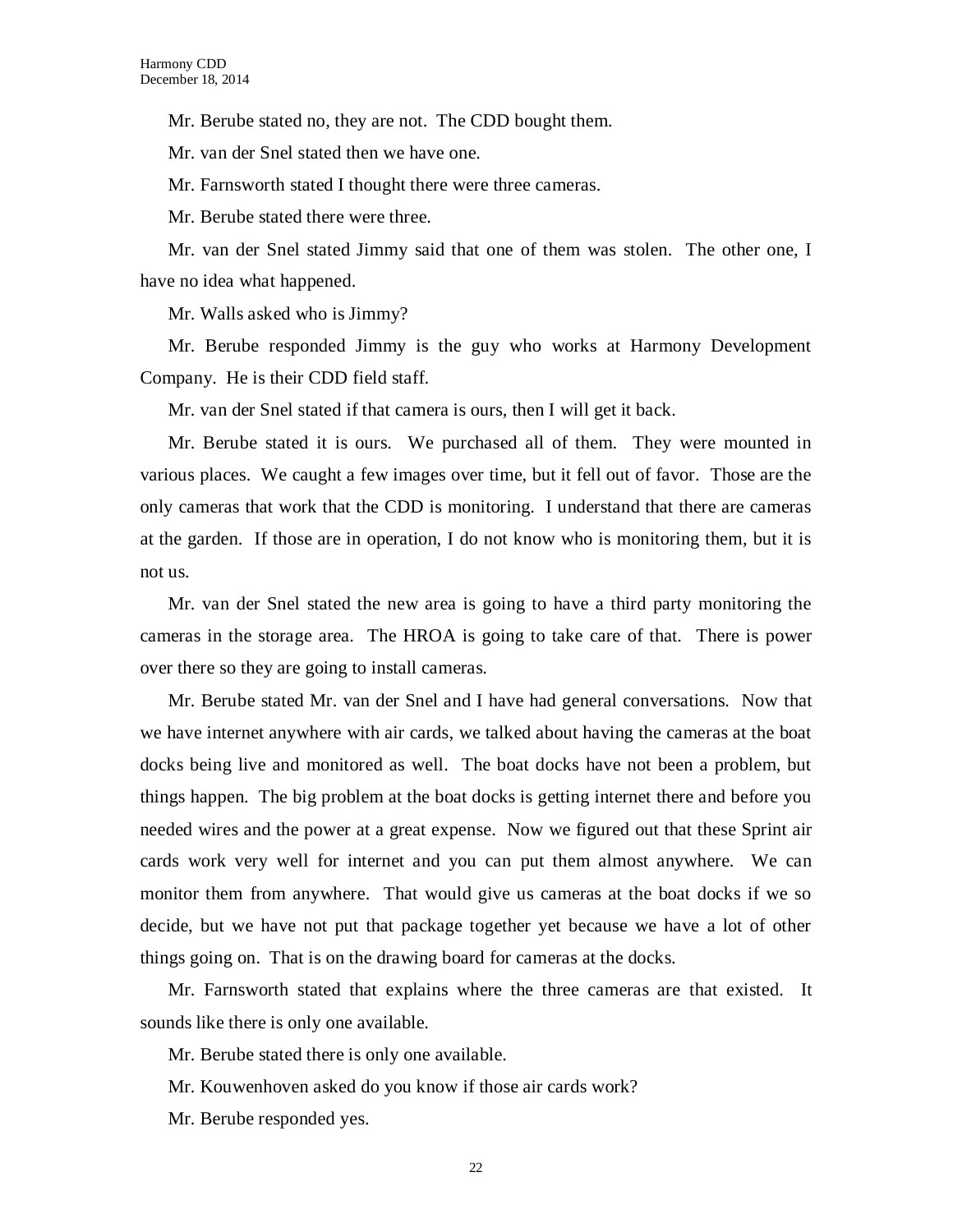Mr. Kouwenhoven stated that is good because sometimes you need a large bandwidth for those cameras.

Mr. Berube stated we are running his office on an air card now with no issues.

Mr. van der Snel stated correct.

Mr. Berube stated Maxicom works on it.

Mr. van der Snel stated I have 35 mbs downloaded.

Mr. Berube stated we have not switched the cameras at the pools to air cards yet, but we probably will. It is not high on the agenda, but we will probably get there.

Mr. Kouwenhoven stated that is good.

Mr. Berube stated the first air card we will try with the cameras will probably be at the docks.

#### **C. Field Manager**

### **i. Dock and Maintenance Activities Report**

The monthly dock and maintenance activities report is contained in the agenda package and is available for public review in the District Office during normal business hours.

Ms. Kassel stated I wanted to thank you for putting the springs in the gates at the dog parks, but unfortunately they are not what I was thinking of. When somebody leaves the park with their dog, one of the problems is that they are leaving the gates open and those springs leave the gate open. When you walk into the dog park, the spring will shut behind you. It looks like they are only on the inner gates.

Mr. van der Snel stated there are two gates.

Ms. Kassel stated they are only on the inner gates. What happens is the gate will close behind you, but on your way out when you open the gate, the spring will open the gate and leave it open. This is what happens frequently. Somebody goes to the dog park and when they leave the dog park, they leave the gates open. Somebody comes through the other gate, lets their dog in, and then their dog runs out the other side because those gates have been left open.

Mr. van der Snel stated my thoughts on that are there are two gates: one gate goes into a small tunnel and then another gate goes into the dog park. There are two gates. If you leave one open, it will not harm anything because the one that goes inside of the dog park has a spring on it that automatically closes.

Ms. Kassel stated only if you go into the dog park, not if you leave the dog park.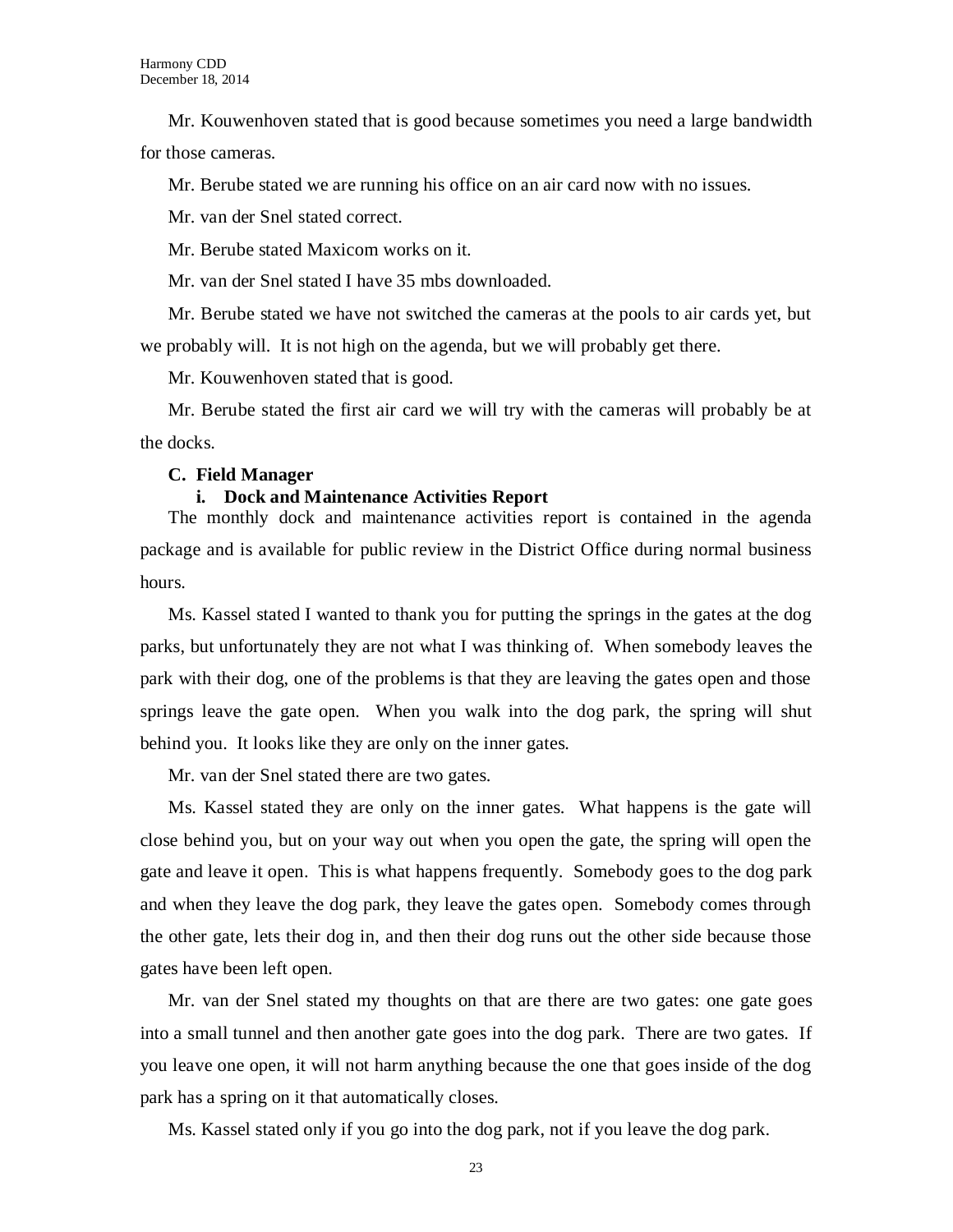Mr. van der Snel stated the spring works on one gate. When you open it, it automatically closes.

Ms. Kassel stated only if you are opening it into the dog park. If you are opening it out of the dog park, or into the airlock as we call it, then it will remain open when you leave.

Mr. Farnsworth asked does that gate swing either way?

Ms. Kassel responded yes. All of the gates swing either way.

Mr. Walls stated make it swing one way.

Ms. Kassel stated we need a new mechanism that will fasten into a one-way gate so that it will slap shut and lock.

Mr. LeMenager stated a one-way gate will solve the problem.

Mr. van der Snel stated I will work on it.

Mr. Berube asked is it a single spring?

Mr. van der Snel responded yes.

Mr. Berube asked how about putting another spring mounted upside down?

Mr. LeMenager asked is it cheaper to weld a small piece of metal so that the gate only goes one way?

Mr. Walls responded that is a good idea.

Ms. Kassel stated the problem is if the drop fork is open when they open the gate, it does not matter if it swings back because it is still going to open the gate.

Mr. LeMenager stated it sounds like a one-way gate is the solution.

Mr. Kouwenhoven stated fire marshals get picky about which way gates open due to ingress/egress.

Mr. Berube stated I think that I have seen some that are good for two-way gates. They are centering automatic stops.

Mr. Farnsworth stated that is normally in a building.

Mr. Berube stated we will figure it out.

Mr. van der Snel stated we will make it work. I think Mr. LeMenager's idea is a good idea. I will weld a piece of metal or aluminum so it shuts and cannot swivel. We will put springs on the other gates.

Ms. Kassel stated one of the springs does not close the gate all the way.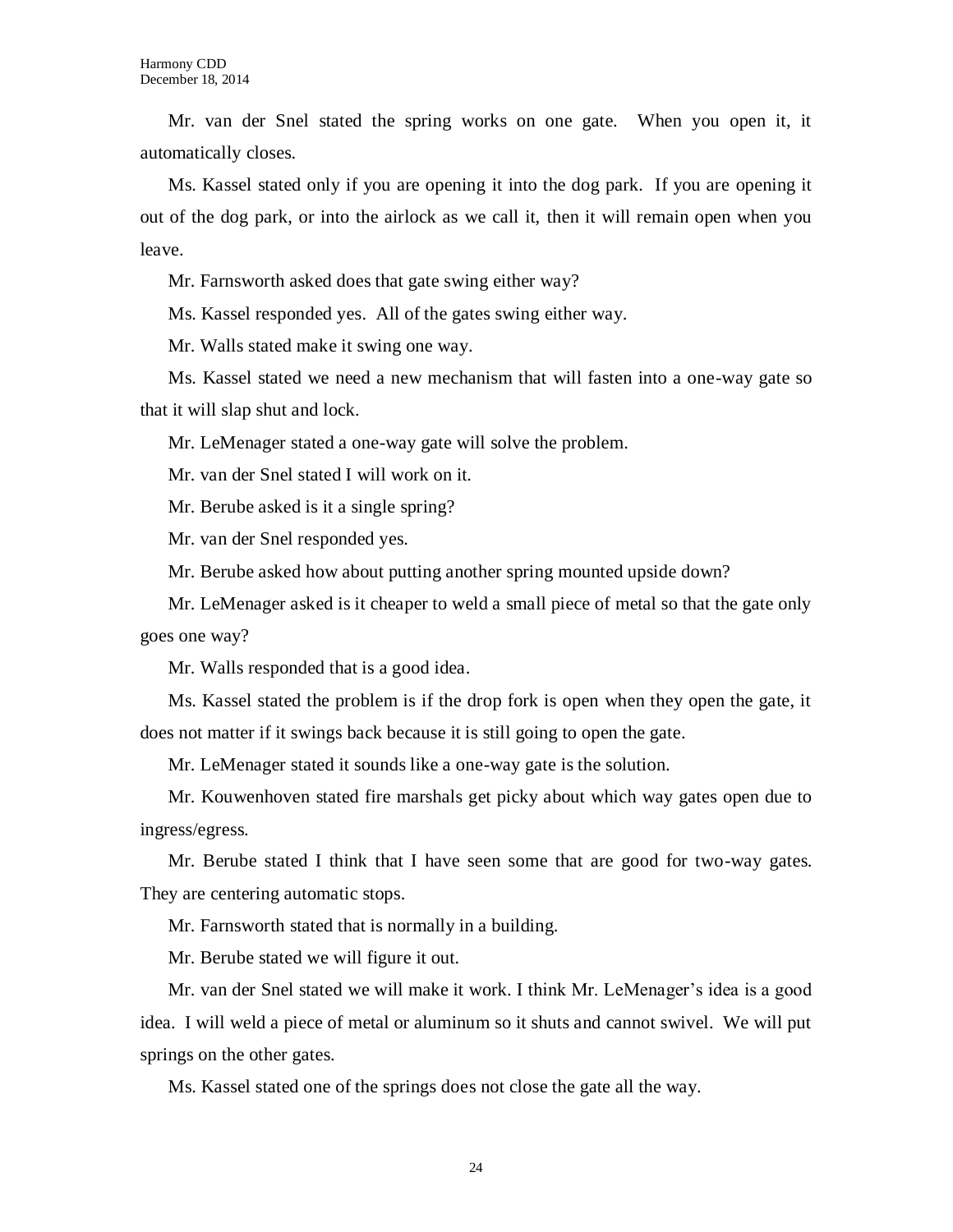Mr. Farnsworth stated in my opinion, the gates should both open outward from that area. Otherwise, you are jamming people into that small area.

Ms. Kassel stated they are far enough apart that it does not matter.

Mr. Berube stated the sad reality is that we are going to have all of this conversation and spend all of this money because of inconsiderate people.

Mr. van der Snel stated we are up to speed with everything we have accomplished.

Mr. Berube stated there has been a lot of progress and a lot of things are happening. Everything looks good. Mr. van der Snel and I went to a school district upper level management meeting earlier in the month. We met with four people, three of whom are in some form of management. One is Mr. Clyde Wells, who is in charge and is completely in favor of turning over the school property to us. They will fix it and pay all of the bills. He is okay. He said that the water did work there for awhile and they were paying for all of the water and electricity, and then it changed. He likes having an interlocal agreement. His second in command, Mr. Mark Cavinee, is not as sure about it as he believes that it will be a big budget item. The third guy who has to bring it all up to snuff and get it all fixed said that it will cost a lot of money to get it all fixed. We had three different levels of which way this is going to go. We discussed it back and forth, and finally Mr. Wells was the voice of reason and said they will get back to us in a couple of weeks. He told the guy in the field to get some irrigation contractors to find out how much it is going to cost to make all repairs and how long it is going to take.

Mr. LeMenager asked can we quote on that since we now have all of these irrigation experts on our payroll?

Mr. Berube responded I would rather not.

Mr. Farnsworth stated we should stay out of that.

Mr. Berube stated we could and could probably do it relatively cheaply. We do not know what they are going to find on their property. There may be some broken pipes. We are going to stay away from the expensive items, like replacing timers and so forth. We are going to put a number in our interlocal agreement, either \$500 or \$1,000. If something of that expense happens, it is going to be on the school district.

Mr. LeMenager asked is this for our land? They control the sprinklers on our land and we are going to take that over?

25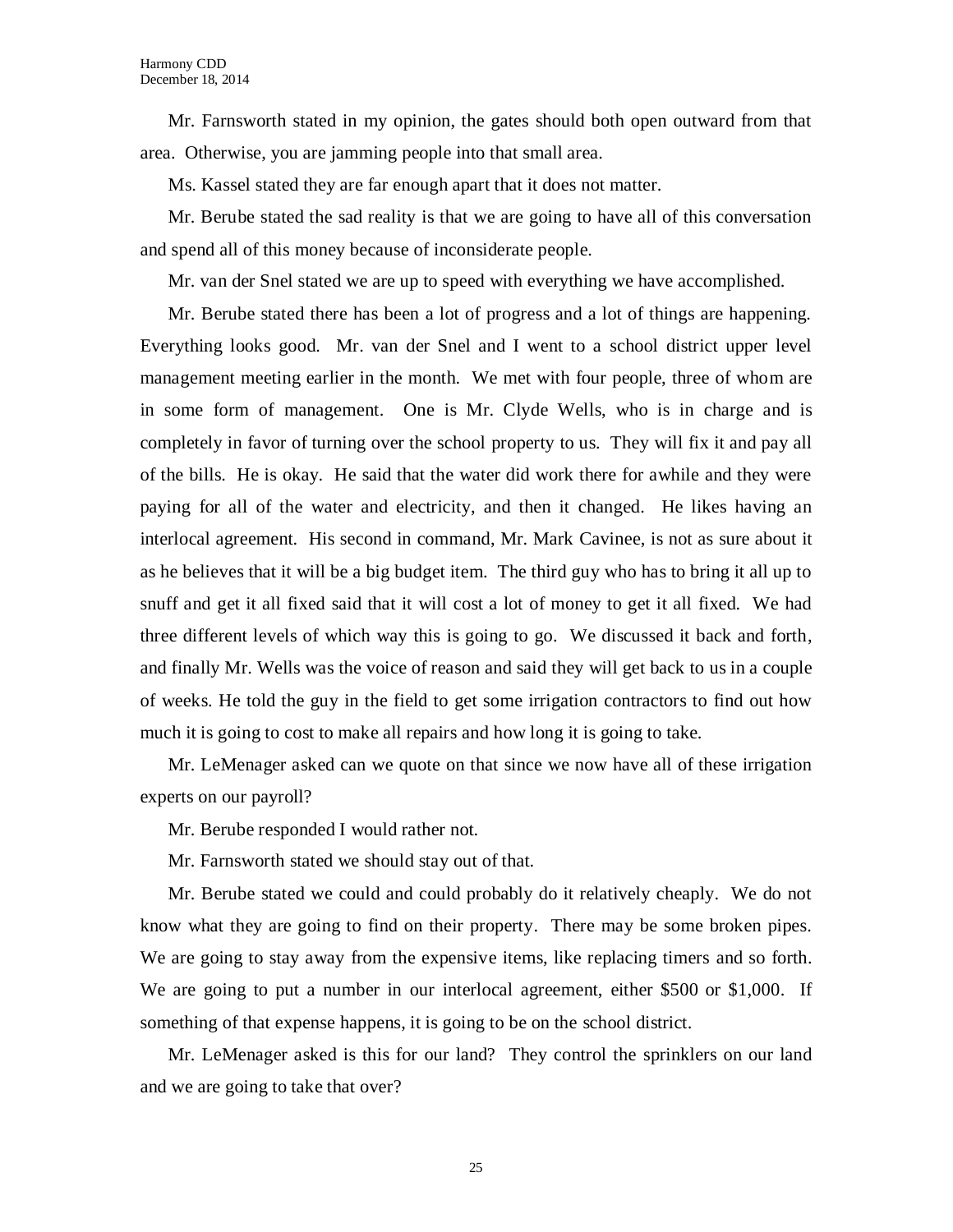Mr. Berube responded yes. We are going to maintain their facility, but we are not going to take on any of the maintenance expense. We will repair broken sprinkler heads everywhere because when they are broken, they see a leak and they shut it down. That is the problem and they are going to continue to do that. In principle, they were okay with that. They will bring it all up to snuff to where it all works and does not leak. We will take it over and maintain it all. In exchange, they will pay for all of the water and electricity. Our cost for fixing sprinkler heads is \$6 per sprinkler head and takes Mr. Borieo 10 to 15 minutes to change the sprinkler head. It is no big deal.

Mr. LeMenager stated the crux of the matter is that when we see a problem, we will just send out Mr. van der Snel and his team and it gets fixed like that. When they see a problem, they turn it off and send 16 requisitions down to Heritage Park.

Mr. Berube stated no, they just shut it off.

Mr. LeMenager stated that is what I am saying. They shut it off and then send 16 requisitions down to Heritage Park and they all get lost.

Mr. van der Snel stated the difference is that Mr. Borieo is going to be monitoring in his rounds. We have a system that all of the clocks are being serviced every month. There are 540 zones. To add the school will add nine zones.

Mr. Berube stated there is nothing there.

Mr. van der Snel stated it will take him about an hour to two hours to check it. He is going to return all the time. It is a cycle. Whenever there is a break or a fault, he will know because there will not be any irrigation. We have more control over the irrigation than we ever had before.

Mr. Berube stated right. did you take the Maxicom class from Mr. Mike Walker?

Mr. van der Snell responded yes.

Mr. Berube asked are you up to speed on Maxicom?

Mr. van der Snel responded yes.

Mr. Berube stated there have been multiple fingers in the Maxicom system. Maxicom would not shut off in the rain because someone got in there and did not understand it and shut off the rain shut-off switch. Communications were bad. It was a disaster. Mr. Walker has been working on this since we discovered the problems, and it is now under control. Maxicom is in good shape.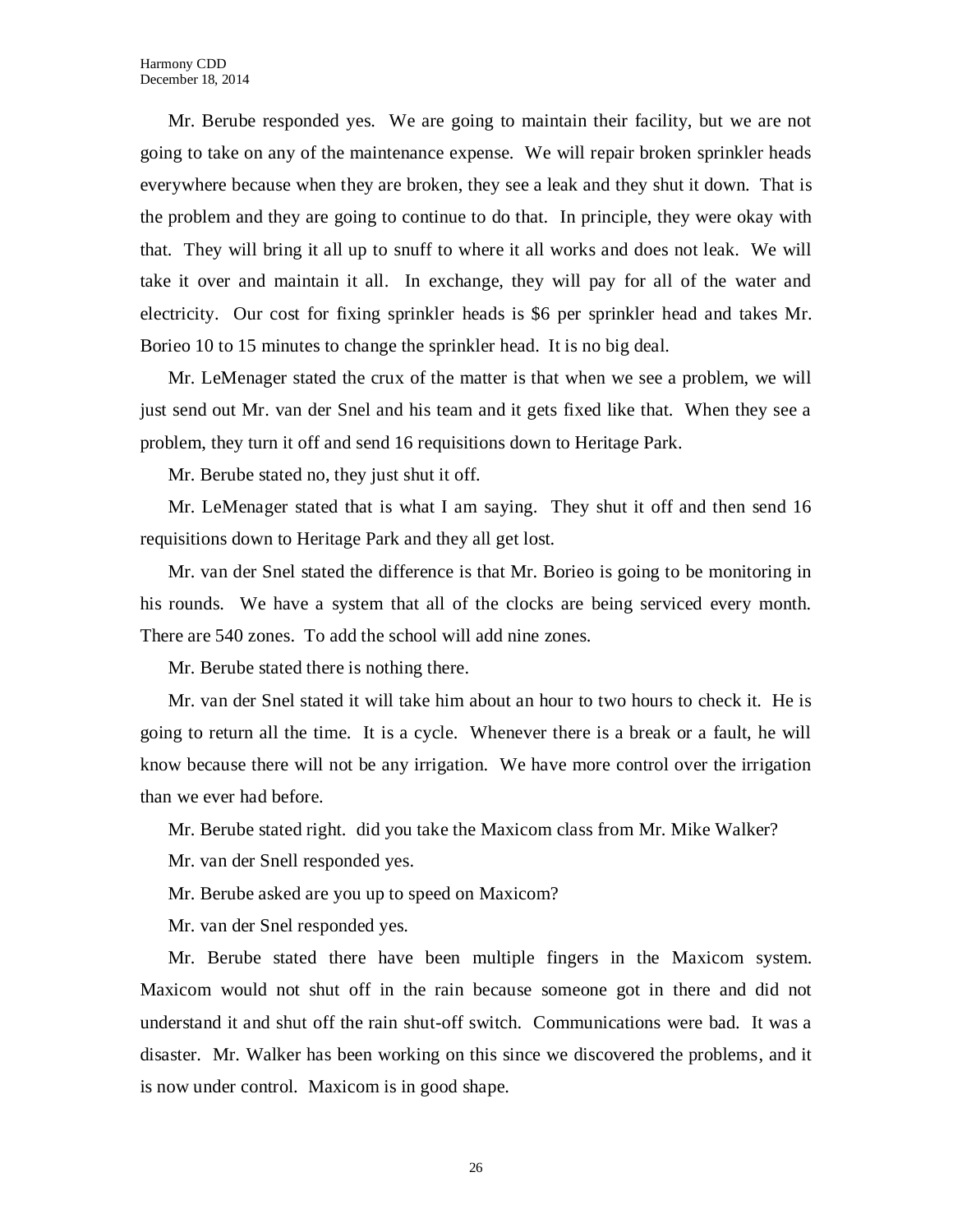Mr. van der Snel stated if you have rain and it goes into a cup, the rain will go up 60%, 70%, or 80% before it shuts off. We decide how full that cup needs to be before it shuts off. It was on 70%. That is a lot of rain before the system detects that it is raining. It would still be raining and the system would say that it still needs to irrigate because the cup is not full enough. Now we are going to put it on 30% or 40%, so when it rains, that cup will fill up earlier. It is actually a tumbler.

Mr. Berube stated we have a fancy system that was not being used to its capability. As many shortcomings as it has, it was not being used properly. It is in good shape now and there is still more tweaking going on. This property has 540 zones, and Mr. Borieo goes out every day and goes through every single zone and every single clock and watches what is going on.

Mr. LeMenager stated good.

Mr. Berube stated taking on the school is nothing. We are anticipating that it will take them until early January to come back to us with a proposal. We will get their lawyers to write an interlocal agreement and then give it to Mr. Qualls to review. Then we will finally get the water on and redo Cupseed. It has only been a year since you brought this up. Dealing with the school district is what it is. They are nice folks, but everyone has their own opinion.

#### **ii. Buck Lake Boat Use Report**

The monthly boat report is contained in the agenda package and is available for public review in the District Office during normal business hours.

Mr. van der Snel stated we are working on the docks. The kayaks have been refurbished. There are new seats and new handles; they just need to be cleaned. I am looking tomorrow at putting another deck because the guy that does the rubber recycle also does decks for pontoons. It is recycled material and lets water through. I have an estimate for that.

Mr. Berube stated the rubber recycling is important because you are contemplating that for around the trees and pool.

Mr. van der Snel stated yes. The recycled material is the wand of a tire. They take that off and chip it into mulch. I should have brought some with me. It is like mulch. They put it in and pour a glue on it so it stays. They actually mold it around the trees. It is awesome. It is 100% recycled material.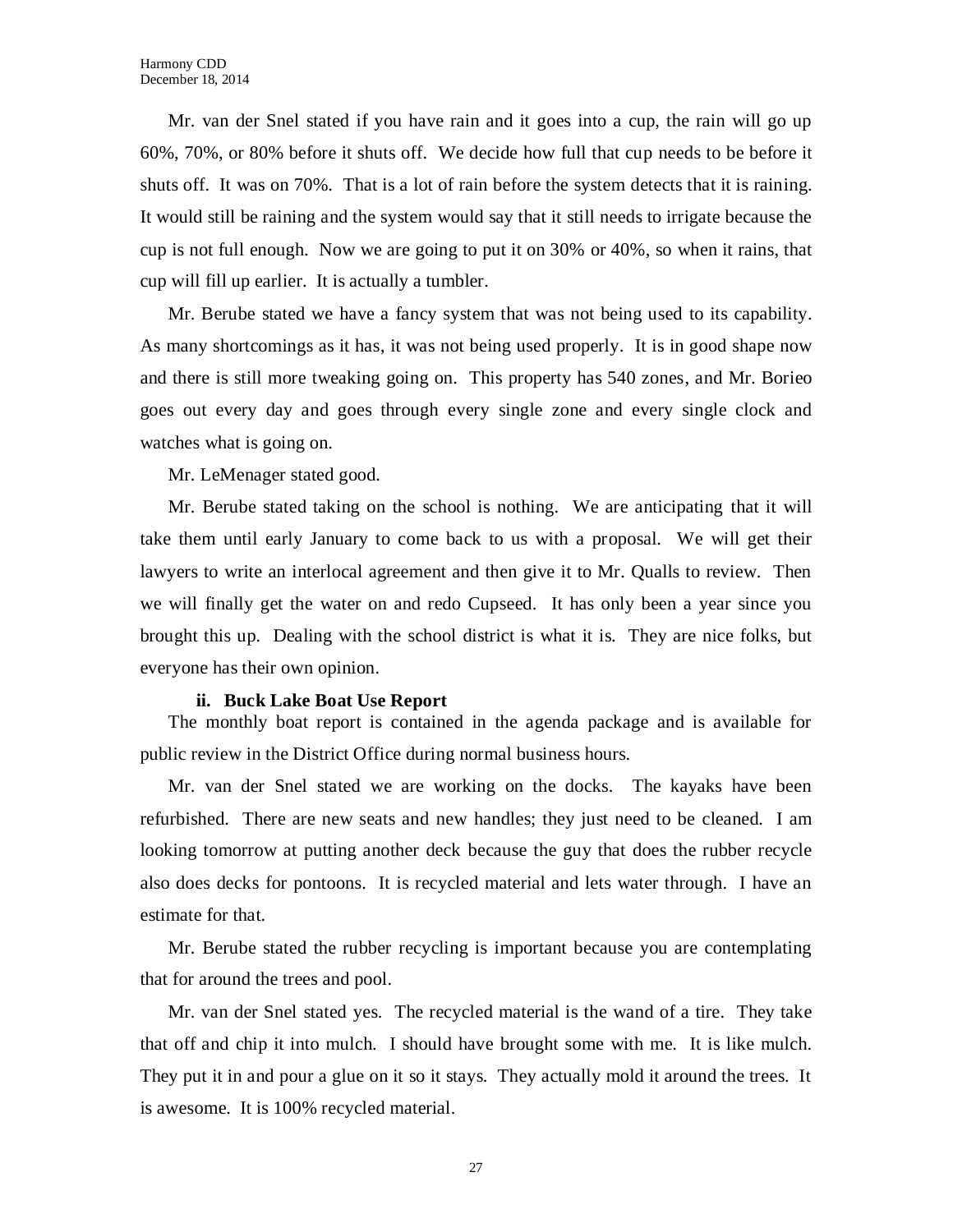Ms. Kassel stated I just worry about the additives that they put in tires to make them last long.

Mr. Berube stated the glue seals it in.

Ms. Kassel stated I do not know. It has to be biodegradable.

Mr. Farnsworth stated something has to degrade over some period of time. The question is how long.

Mr. Berube asked have I seen this at Disney? Some of their trees are surrounded by rubber mats.

Mr. van der Snel responded he serves Disney. That is his work. I worked for Disney for three years and I know how picky they are in the environment. I will talk to him tomorrow.

Mr. Farnsworth asked how often do they replace it?

Mr. van der Snel responded he gives a three-year warranty on it. Three years is a long time, especially in Florida with the weather here. Let us see what happens. I cannot guarantee that it will last for 10 years. The palm trees are going to grow. Eventually we have to cut around it.

Mr. Berube stated anything is better than what is there now. You have ants coming out of these things. In the summertime, sometimes you get underground bees and have these bee problems when people go by there. We will see what happens. Things are looking good around here and things are happening quickly. People are reporting on Facebook that they are happy.

Mr. van der Snel stated we have two doggie pots in the Green neighborhood yesterday and today. It was reported on Facebook.

Ms. Kassel stated Ms. Elizabeth McFarlane reported it.

Mr. van der Snel stated they were right. There are hardly any doggie pots.

Mr. Berube stated those were the two that were in the trailer to place somewhere else, so they came from inventory. This building now has to make a profit and return that profit to Starwood. There is now a meeting fee associated with this room. It has been negotiated by Mr. Glantz with Integrity Golf. It now costs us \$250 for every meeting we hold in this room.

Ms. Kassel stated I saw that we should check into the school because they may have a better rate.

28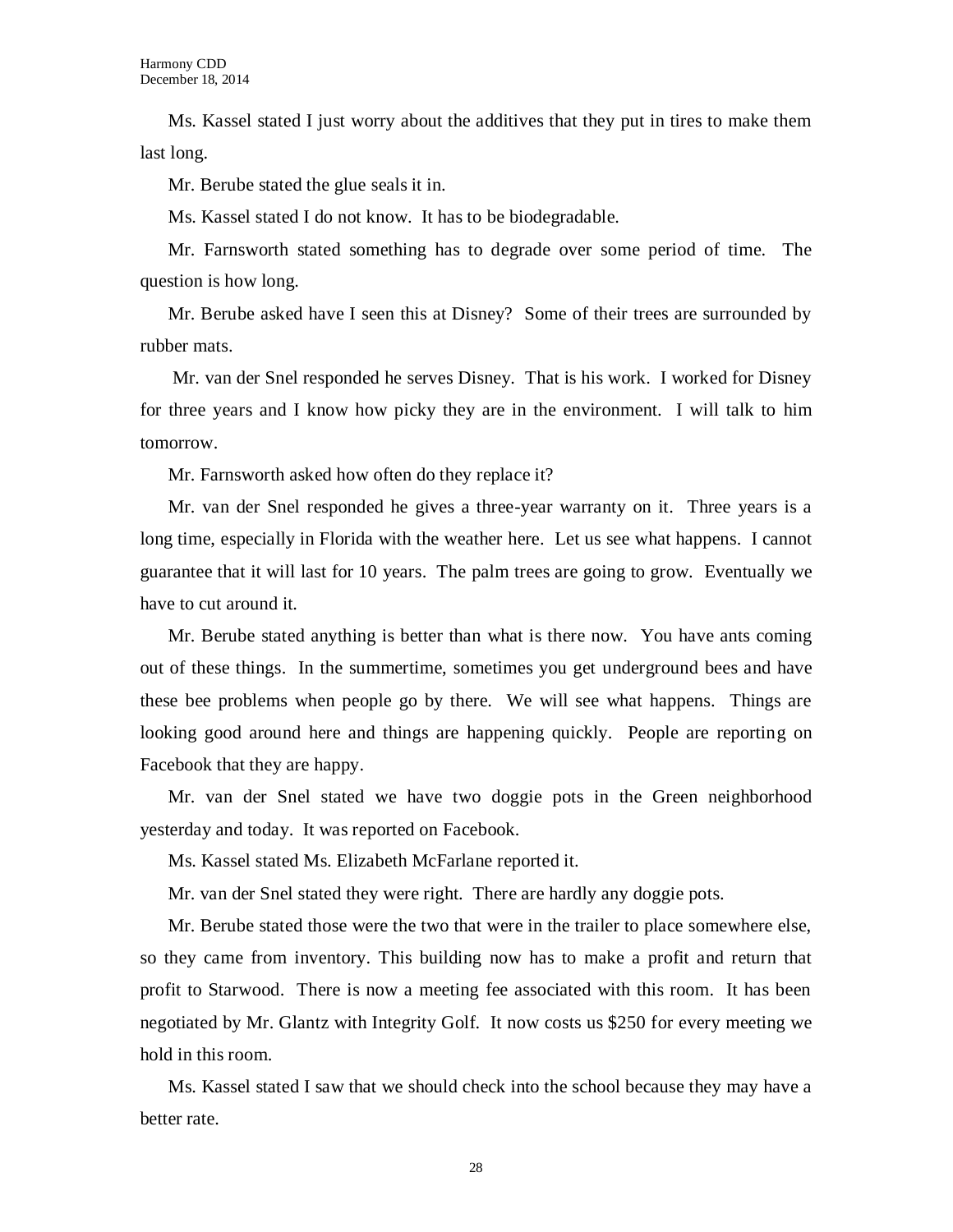Mr. LeMenager stated I hope they are reading the minutes because they are dreaming if they want \$250 for this room.

Mr. Berube stated there are other options. The Tavern is available. I think that is more intimate. They can set up largely what we have here in the Tavern room. It will probably eliminate the need for the sound system. The pricing in that room will be less. They do not know the amount because we do not fit in their room fee schedule. It will probably be somewhere between \$150 and \$175 to use the Tavern room. I would be inclined to use that room because it is not as cold.

Mr. LeMenager asked do we get coffee?

Mr. Berube responded I guess we can ask.

Ms. Kassel asked can we look into the school?

Mr. Walls responded I would go with whatever is cheaper.

Mr. Berube asked why do you think that you can use the school?

Ms. Kassel responded because the cafeteria was designed to welcome community events while locking off the rest of the school.

Mr. Walls stated they have Boy Scout meetings.

Mr. LeMenager stated I was there for a Relay for Life meeting.

Ms. Kassel asked can someone please look into the school?

Mr. Berube responded we know the guys at the top of school management.

Mr. Walls stated you need to talk to the principal, Mr. John Davis. I can talk with him if you like.

Ms. Kassel stated yes.

Mr. Berube stated the other question becomes when the HROA people come into this building and use these facilities, they pay just like we do. The HROA committee has a budget set aside for their activities. This comes back to usage fees. Mr. Glantz mentioned earlier about the HROA and the developer using CDD facilities for the winter festival, carnivals, and movie night. I know that we have usage fees coming up. As a matter of fact, Mr. Jim Larisa was going to come tonight and talk about the use of soccer fields and the fees for the St. Cloud Soccer Club to use the fields. I said that there should be a fee for that because it is a profit-making enterprise. The question becomes when the HROA asks for usage of our facilities, whether it is Lakeshore Park, the Town Square, or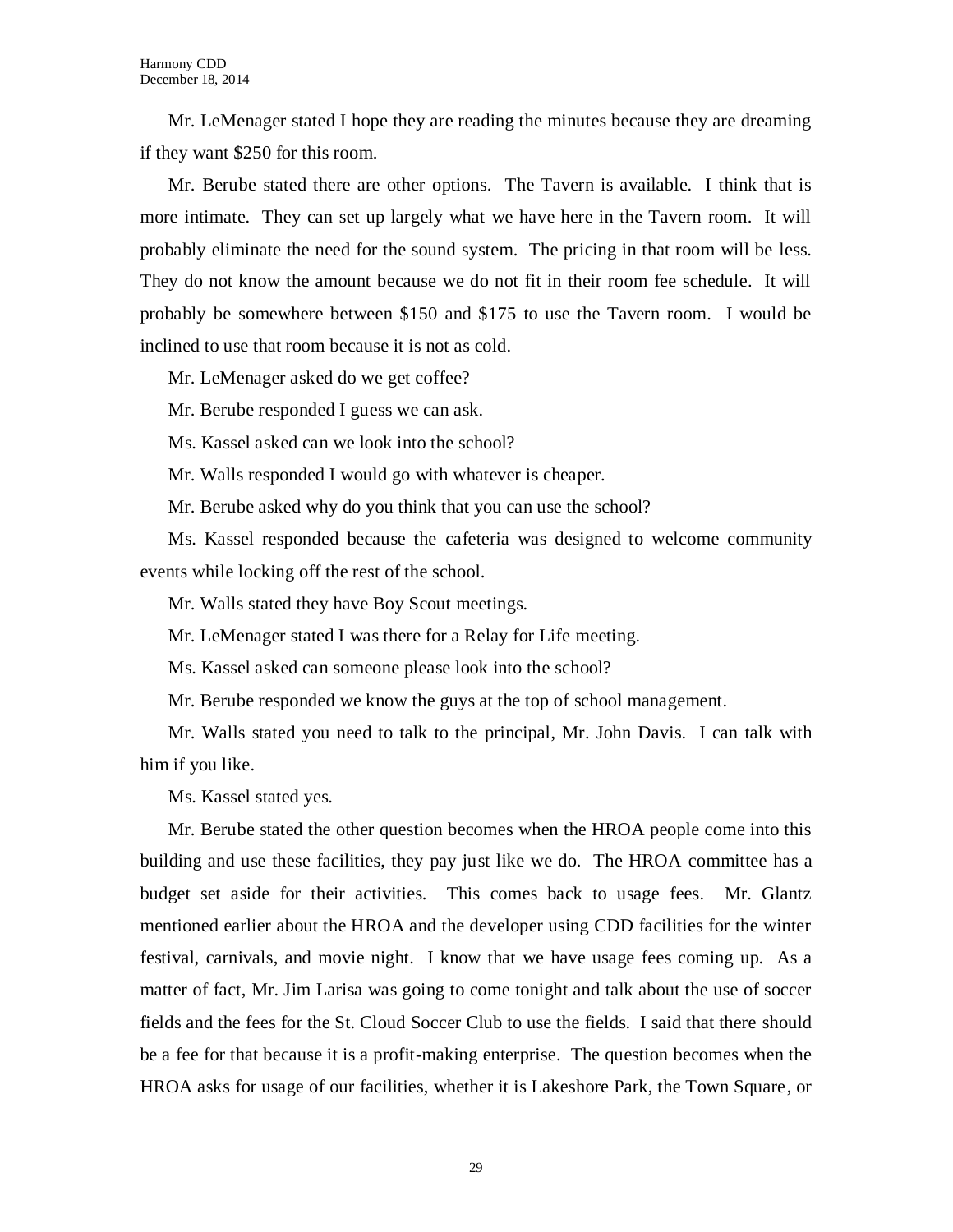whatever the case, do we want to charge for the use? Everyone is charging for everything.

Mr. LeMenager stated I think it is time for our annual review of the rules

Mr. Berube stated we have it scheduled for the first quarter. That is why I am bringing it up.

Mr. LeMenager asked when did we last review the rules?

Ms. Kassel responded six months ago.

Mr. Berube stated we have been talking about revisiting our rules the first quarter of the year and Mr. Moyer is not here tonight to set up the schedule. Next month we will pick a month. This is one of the things that we have to think about.

Mr. Walls stated we need to make it happen.

Ms. Kassel stated my sense is that if it is something that is specifically for Harmony residents, we might not charge, but if it is for anybody including anybody outside of Harmony, then we charge. That is one idea.

Mr. Berube stated that might be hard to control.

Mr. Kouwenhoven stated all you are doing is charging yourselves.

Mr. Walls stated we have a lot of outside groups that come in.

Mr. Kouwenhoven stated I know, but residents are funding both sides.

Mr. Walls stated I think we can work out the HROA part because you are right; it is going from one pocket to the other. We have church groups and soccer clubs.

Ms. Kassel stated that is a different story.

Mr. Walls stated we should charge outside organizations that are using our facility that our residents are paying for and not all of them are residents that are using it.

Ms. Kassel stated that is right.

Mr. van der Snel stated if someone is a resident, they reserve it with their name and have the event.

Mr. Walls stated we will have to work that out.

Mr. LeMenager stated Kissimmee and St. Cloud have usage fees. It is not unreasonable to charge a fee to outside groups.

Mr. Berube asked do we want to set a date for the workshop for this now?

Ms. Kassel responded I do not think it is necessary. We will wait for Mr. Moyer to return.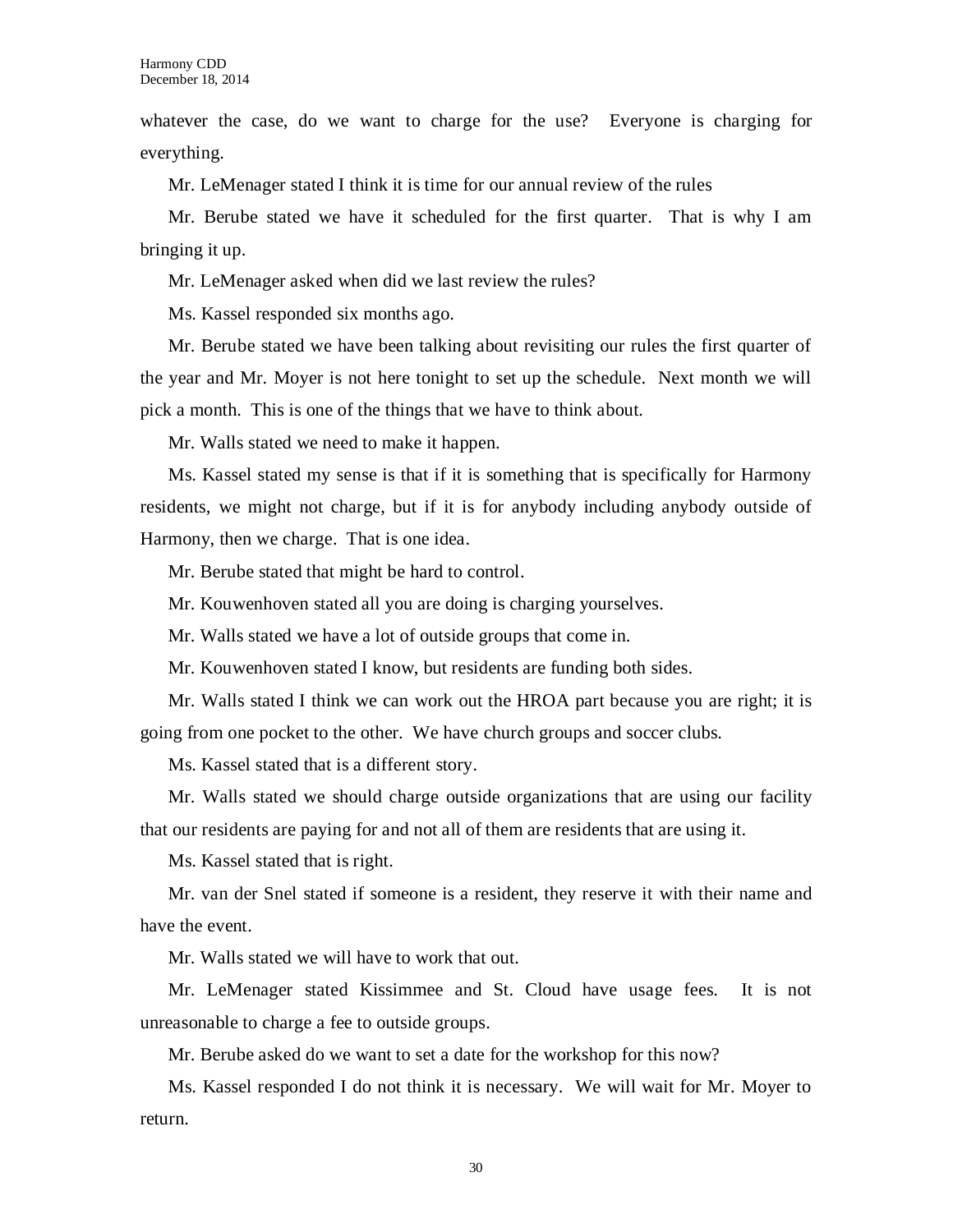Mr. LeMenager asked is this workshop for review of the rules?

Mr. Berube responded yes.

Mr. LeMenager stated there are a few other things in the rules we need to clean up.

Mr. Walls stated I am thinking about February or March but we can talk to Mr. Moyer.

Ms. Kassel stated let us wait until January to set the workshop for February or March.

Mr. LeMenager stated we did start a year ago and then we took forever to make a decision.

Ms. Kassel stated yes.

Mr. Berube stated it will be faster this time.

## **SEVENTH ORDER OF BUSINESS District Manager's Report A. November 30, 2014, Financial Statements**

Ms. Burgess reviewed the financial statements, which are included in the agenda package and are available for public review in the District Office during normal business hours.

Ms. Burgess stated we are two months into the fiscal year and I do not have a lot to report. If you have any questions, I would be happy to forward them to the accountant or Mr. Moyer when he returns.

Ms. Kassel stated I have a correction on page 62 of the pdf. On the notes for the financials, under the general fund, the fifth arrow point said that the payment was approved in October, but it was not the case. We have not approved final payment. We approved payment minus 15%.

Ms. Burgess stated correct.

Ms. Kassel stated I just want the record to reflect that those notes are incorrect.

Ms. Burgess stated you are right.

#### **B. Invoice Approval #176 and Check Register**

Ms. Burgess reviewed the invoices and check register, which are included in the agenda package and are available for public review in the District Office during normal business hours, and requested approval.

Ms. Kassel asked what are the holding tanks for?

Mr. van der Snel responded for the sewer for the trailer. There is no public sewer system out there.

Ms. Kassel asked is it septic?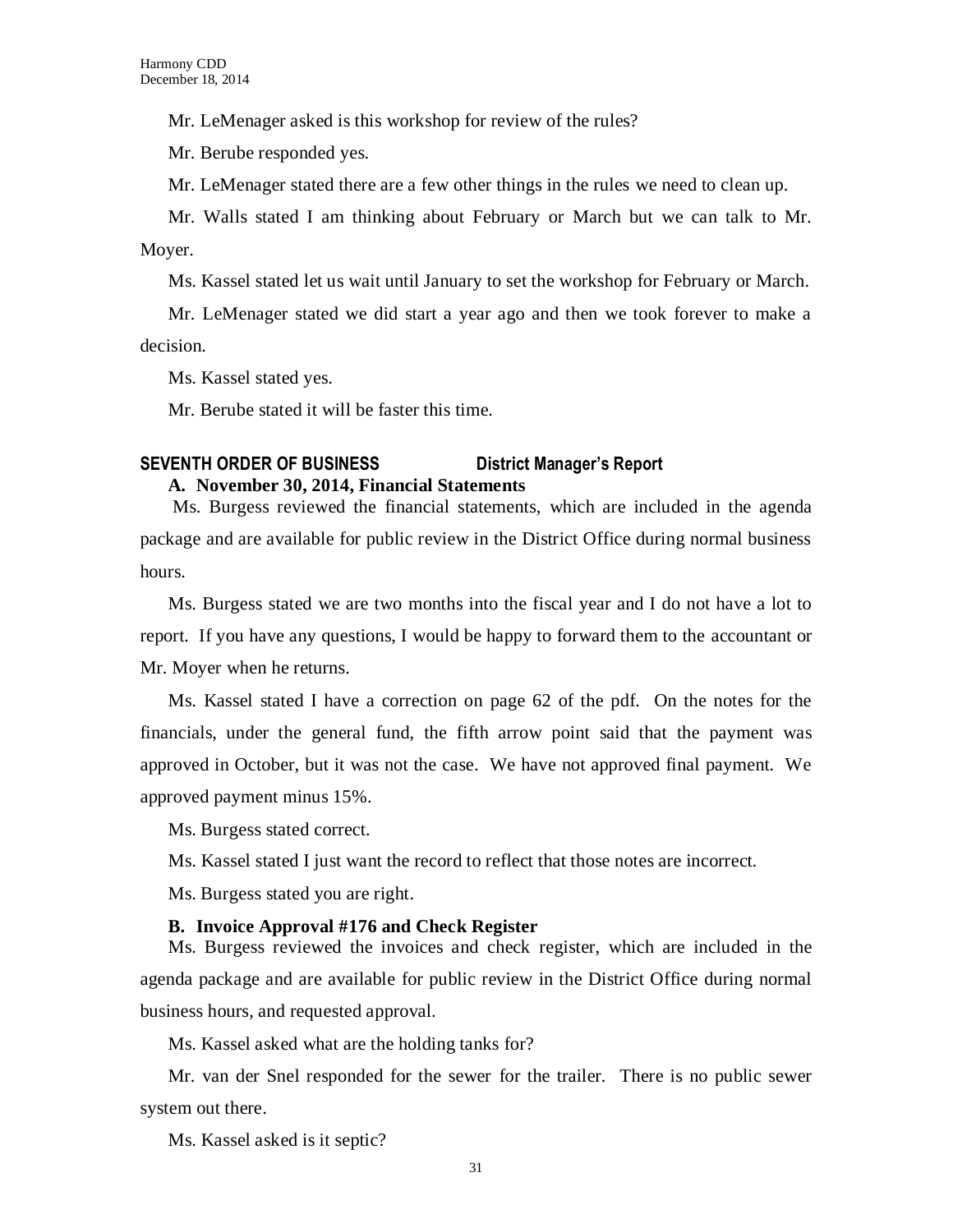Mr. van der Snel responded yes. It is a big, flat, holding tank bed that is above ground.

Ms. Kassel asked does someone come out and empty it?

Mr. Berube responded they come and pump it out. There are two portions. I had this discussion with them because \$200 seems like a lot of money to haul away waste. He talked to Mr. Kincaid, and there is one portion for the lease of the tank and the other is the hauling away of the waste.

Ms. Kassel stated there were two \$200 charges.

Mr. Berube stated there were two different months.

Ms. Kassel stated so in other words, the \$200 covers both the rental of the holding tank and the waste hauling.

Mr. Berube stated yes. After the first of the year, we are going to go back to Mr. Kincaid and maybe look at buying out the tank and paying for just the hauling service. This just popped up, and \$200 to haul away waste seems like a lot of money. We had this discussion and you had the same thought.

Ms. Kassel stated I guess that we cannot do septic.

Mr. Berube stated we can if you want to put in a line.

Mr. Walls stated septic costs a lot of money.

Mr. Berube stated we have two choices: a holding tank or a tie into the line.

Mr. LeMenager stated we do not have a long-term lease on this property.

Mr. Berube stated that is exactly right. That is why it has a plastic tank.

Ms. Kassel stated the KUA bills are about 75% higher than usual. Is that because of the new sod?

Mr. Walls responded pretty much every bill had higher water usage from the previous month.

Ms. Kassel stated some of them were twice as high.

Mr. Berube stated there are several reasons. The Maxicom system went haywire. For whatever reason it was running in the rain.

Ms. Kassel stated in other words, we are not expecting that every month we are going to have 75% higher bills.

32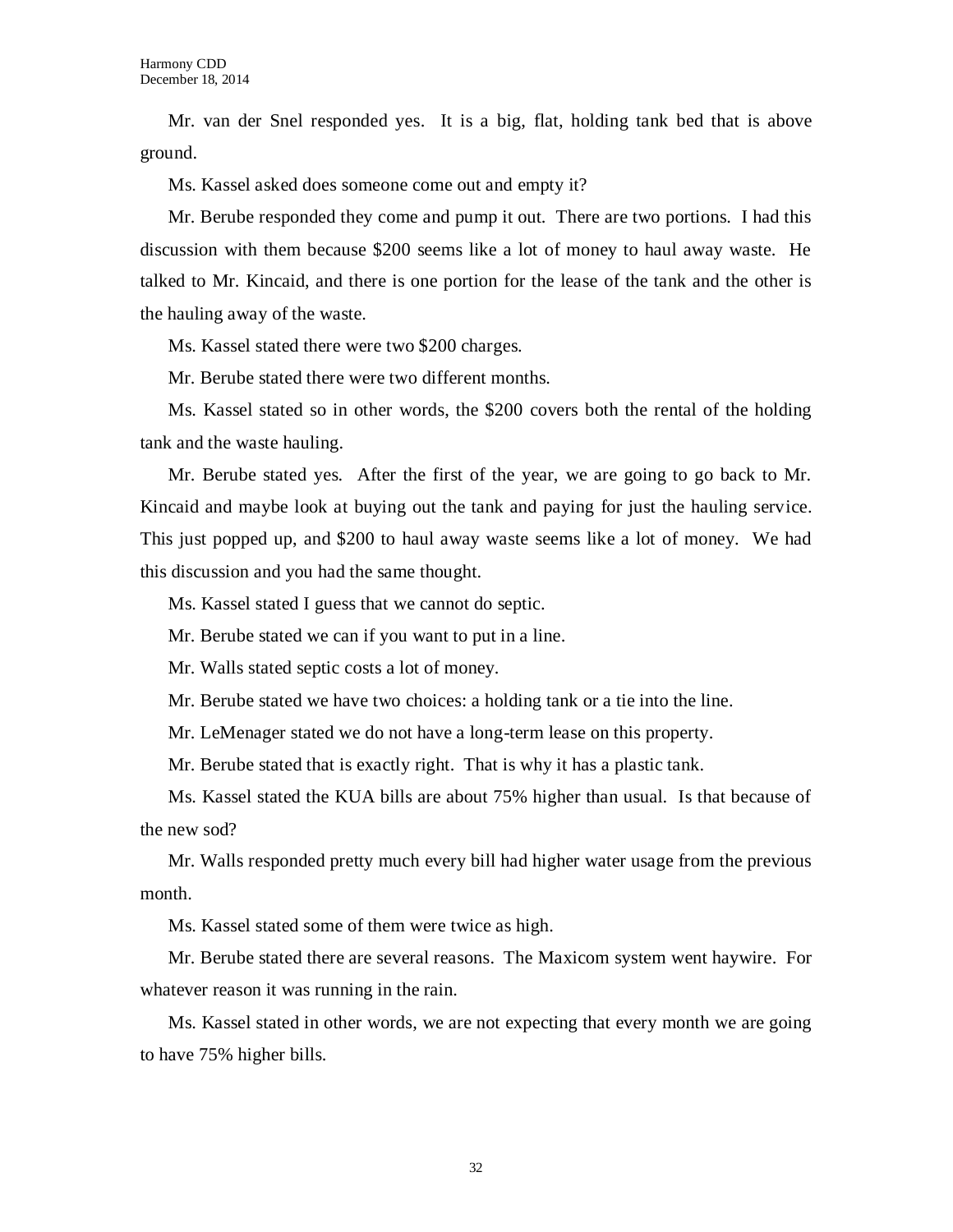Mr. Berube stated no. We ran Maxicom a lot because we had 7,200 square feet of new sod as well as the soccer field. There was a lot of manual running of Maxicom as well as automatic running in the rain, which took some time to figure out.

Mr. LeMenager stated the soccer field and 7,200 square feet of sod pale in comparison to the entire size of the project and does not explain 75% extra.

Mr. Berube stated no, it does not. Look at the trend of water usage and what was going on there.

Ms. Kassel stated most of it was along Five Oaks and Schoolhouse. Most of those bills were three times higher than it usually is.

Mr. Berube stated because you have large meters and when those circuits run, it is a lot of water. If you look at the trend, it had been up and then it was trending down over a period of time. Then you had this big boost back up. If you look at this month's bills versus the same period last year, there are almost on the same hill. We have had these hills and valleys. This is all of the manual running and adjustment of Maxicom that was going on. That is all now standardized and things should return to normal starting December 15 when the new clock schedule went live.

Ms. Kassel stated we will see.

Mr. van der Snel stated we had to test all of the zones and they all had to come on for three to four minutes. If you add all of that up, that is why there was such a huge increase. It will get better.

Ms. Kassel stated in the attorney's bill, we spent \$300 to \$400 to collect the fence removal fee from Mr. Heaphy. This is ridiculous. All of this money that we are spending on the attorney to collect on something that we are never going to get anyway, most likely, is a waste.

Mr. Berube stated but those fees are going on his bill.

Ms. Kassel stated we are paying the attorney, and Mr. Heaphy most likely is not going to pay us.

Mr. Berube stated I understand. But what else do you do? We send him a bill and threaten to put a lien on his house if he does not pay, but then do not take that enforcement action? People learn about that quickly. What do you do?

Ms. Kassel responded I do not think that you keep on throwing good money after bad. Mr. Berube stated that is fine.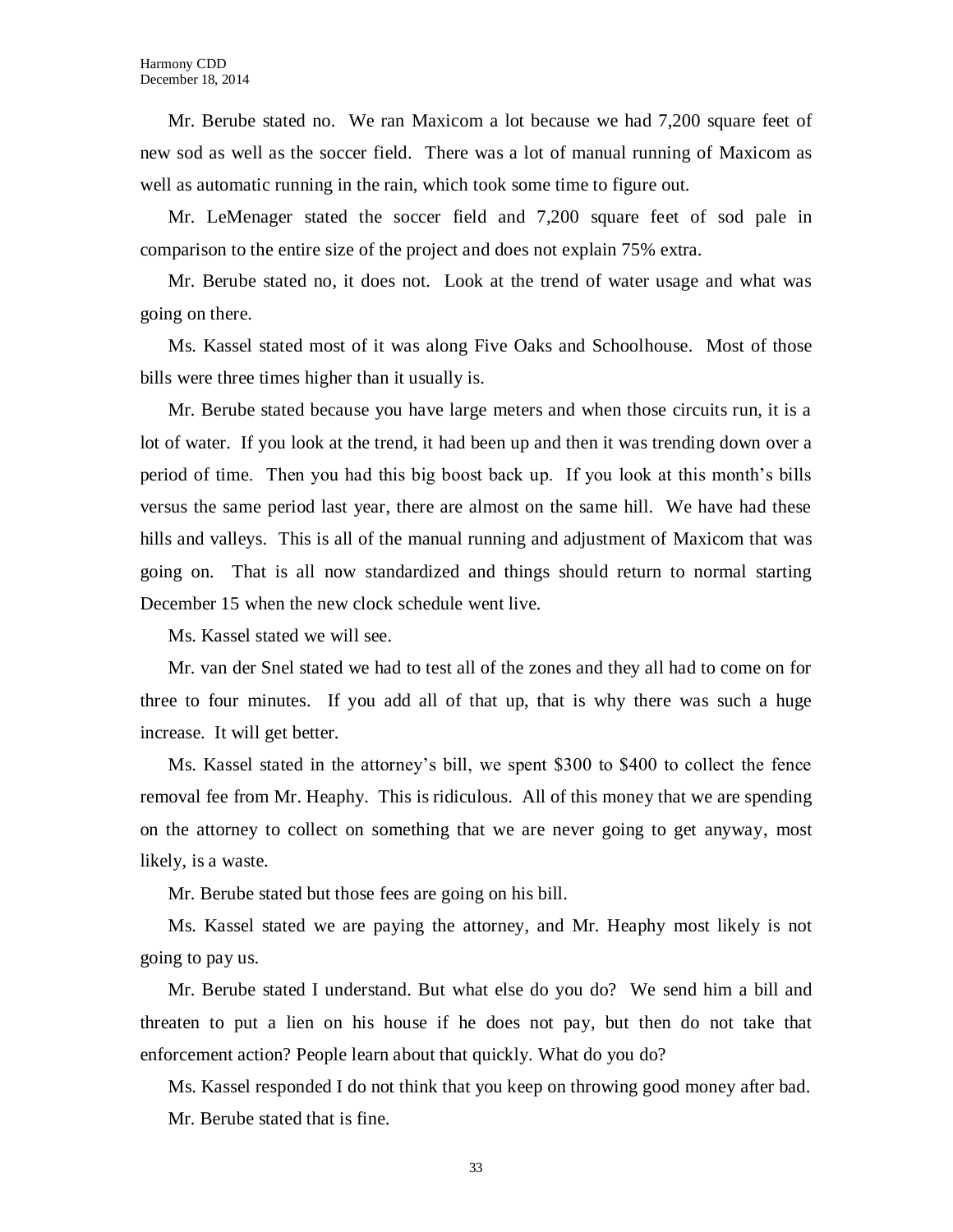Mr. Kassel stated there has to be some end point.

Mr. Walls asked why not just put the lien on the property?

Mr. Berube responded that is the next step. There are no more letters.

Ms. Kassel stated I think that a lot of letters were sent.

Mr. Berube stated a lot of the charges were for the preparation of the letters. There were two letters and Mr. Qualls does a lot of preparation time and research. We talked about that before we decided to send the letter. You have to take the enforcement action.

Ms. Burgess stated I think what Mr. Qualls needed to check into was to make sure that we could take the recourse that we wanted to.

Mr. Berube stated yes, that going down the road we were going was legally okay.

Mr. Walls stated I was curious about the property tax bills. There were three property tax bills.

Ms. Kassel stated there was something about an exemption.

Mr. Walls stated it said to go ahead and pay, but ask for an exemption next time. I thought was had an exemption.

Mr. Berube stated Mr. Moyer has notes about that. It had to do with the movement of land.

Mr. Walls asked Ms. Burgess, can you check on those property tax bills and let me know what the issue was behind those?

Ms. Burgess responded yes. I will ask the accountant tomorrow.

Mr. Walls stated I had a question about the Florida Blue invoice. Are we paying separately for insurance?

Mr. Berube responded yes.

Ms. Kassel stated that is new.

Mr. Walls stated that is not included as part of the overhead that we are paying the staffing company.

Mr. Berube stated right. We are going to have three monthly bills for staffing. There is one for FRM, which is for payroll services. There is another one for Blue Cross Blue Shield, which is integrated from FRM but not directly paid to them because for employees that have withholding, it gets withheld from their check. That is why you see on the FRM bill that there is a return of insurance because they are integrated. Then there is a third bill for the other benefits, such as vision, dental, and short- and long-term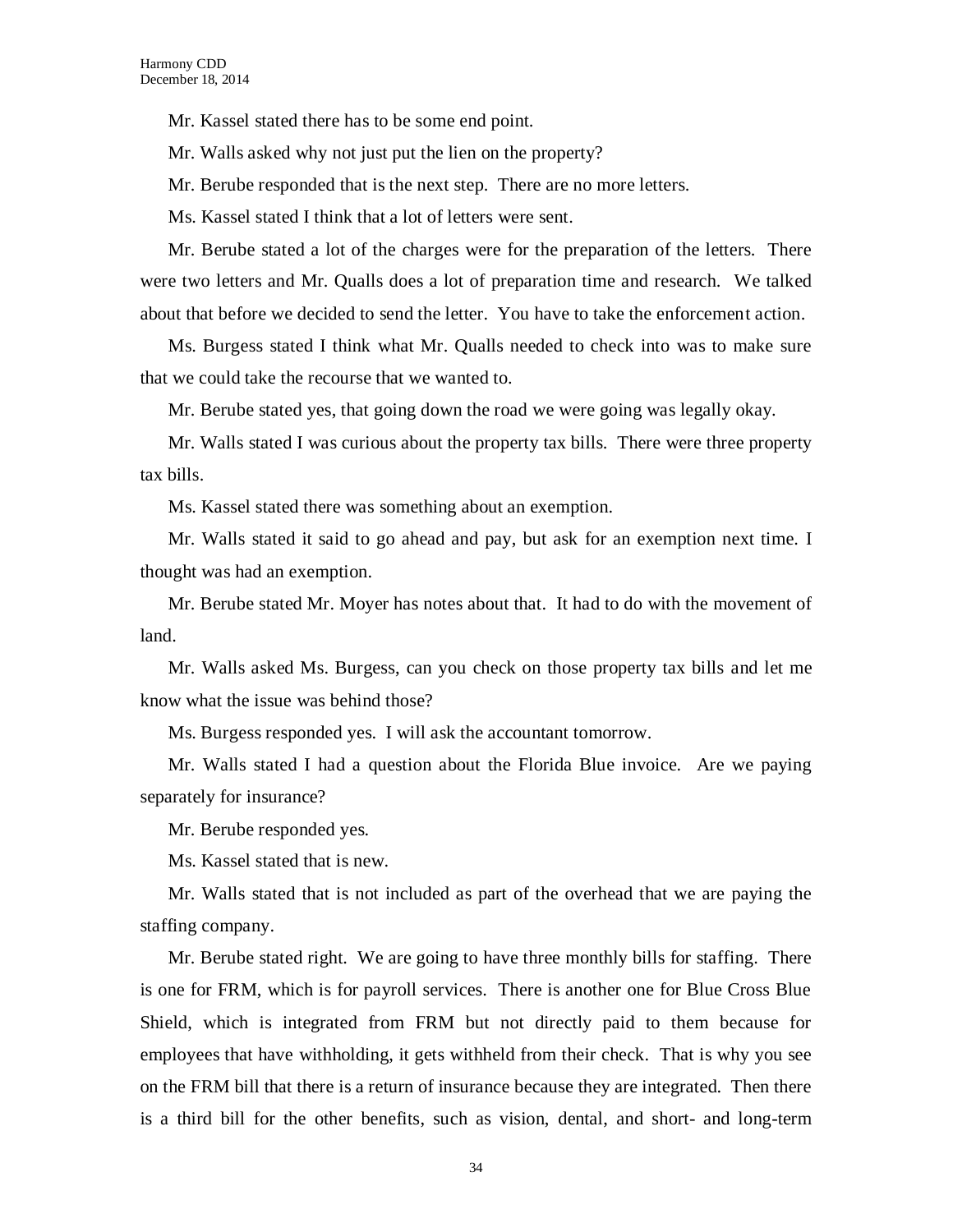disability. That is handled by Principal Financial Group, which is also integrated with FRM. The Blue Cross Blue Shield and the Principal Financial Group staff are all with one agency, but you pay each individual entity. All of that shows up in the budget for field staffing. If you look at that, so far we are well under the budgeted target. We are going to do fine.

Mr. Walls stated I have never seen it set up like that.

Mr. Farnsworth stated it sounds strange to me.

Mr. Berube stated what happened is because we have limited number of employees who have insurance for family members, FRM did not want to handle all of that so they have us pay it separately. It actually costs us less because if it was integrated with FRM, we would pay the 27.27% premiums. By taking it out of there, we save 27.27% on the insurance fees, which works for us. That is why we have three bills.

Mr. Farnsworth stated as long as it does not leave any of the employees hanging.

Mr. Berube stated no.

Mr. Farnsworth stated that letter seemed to imply that it could have happened.

Mr. Berube stated it is all working very well. We are in direct contact with the insurance agent. We had a minor problem with mailing addresses and with Blue Cross Blue Shield almost being shut off. It is all taken care of and everything is operating smoothly.

> On MOTION by Mr. Walls, seconded by Ms. Kassel, with all in favor, unanimous approval was given to the invoices and check register, as approved.

#### **C. Website Statistics**

The website statistics are contained in the agenda package and are available for public review in the District Office during normal business hours.

#### **D. Public Comments/Communication Log**

The complaint log is contained in the agenda package and is available for public review in the District Office during normal business hours.

Ms. Kassel stated people are reporting directly to Mr. van der Snel at this point on Facebook, calling, or texting. I just wanted Ms. Burgess to know that the management company will likely not be completing the communications log at this point because communications are going directly to Mr. van der Snel. The communications log is a list of all issues that have come up. I do not know if it is asking too much for Mr. van der